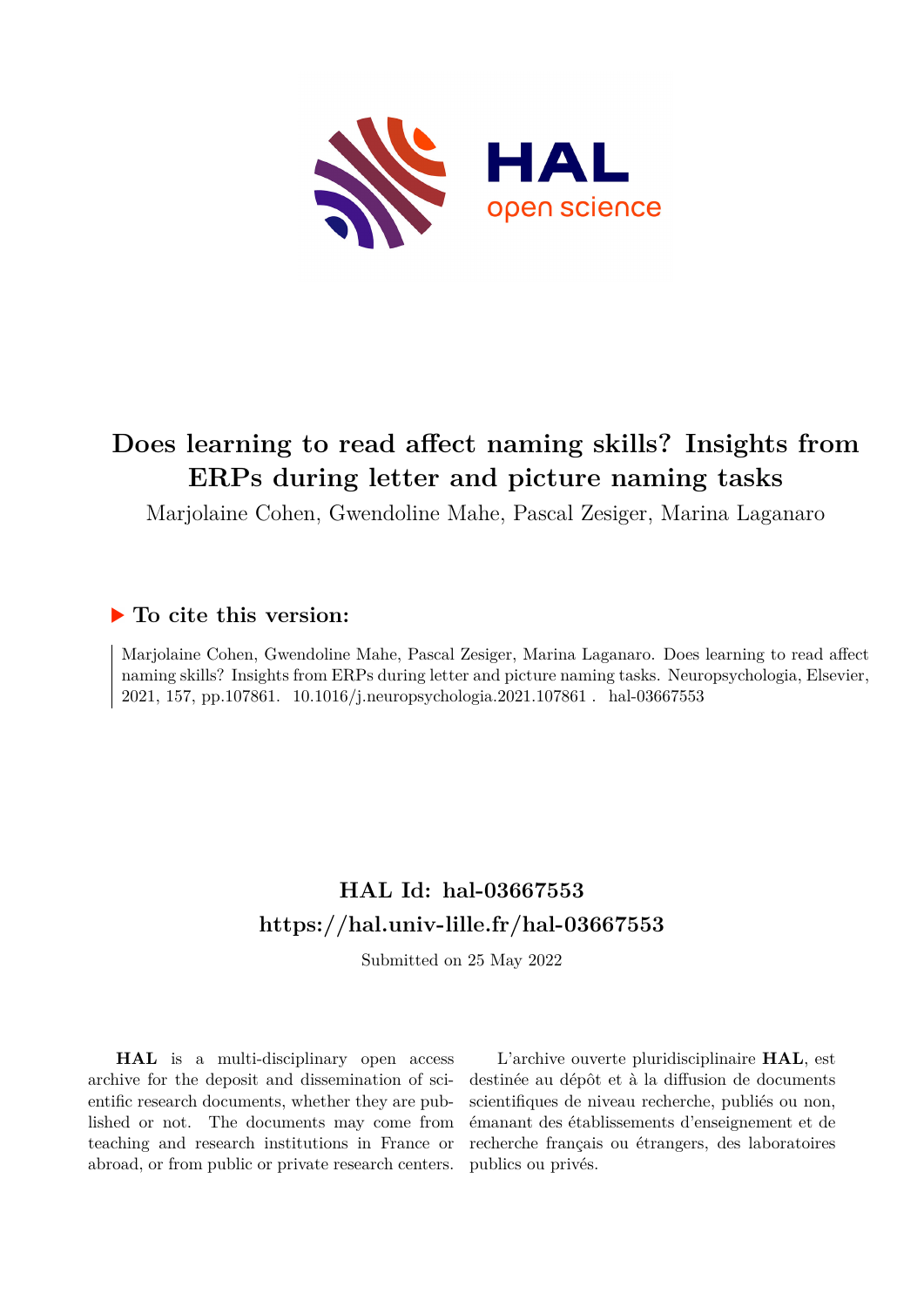## **Does learning to read affect naming skills? Insights from**

# **ERPs during letter and picture naming tasks.**

Marjolaine Cohen, Gwendoline Mahé, Pascal Zesiger, Marina Laganaro

Abstract

 Numerous studies report that poor readers display low performance in naming tasks. However, very few studies have investigated the development of naming skills along with the development of reading fluency and its variability in typically developing children. In this 8 study, we used electro-encephalographic (EEG) recordings acquired during letter and picture naming tasks to investigate how naming skills develop and, possibly, interact with age and reading level variations. Ninety-three children aged 7–12 years named letters and pictures under an EEG recording, and their reading performance was assessed. ERP results on amplitudes show that age and reading level have similar effects on the entire letter naming time-course. By contrast, age and reading level have different effects on the picture naming time-course, with a specific effect of reading level on the N1 time-interval, associated with visuo-conceptual processing and an effect of both age and reading on later time-windows. On the microstate analysis, age remains the only predictor of the variance in global electric field at scalp for both letter and picture naming indicating that reading skill is not related to a modulation of the mental processes underlying naming.

Keywords: naming – reading acquisition – ERP – children

Highlights:

24 • The entire time course of letter naming is modulated by both age and reading level

- N200 in Picture naming is specifically related to reading level
-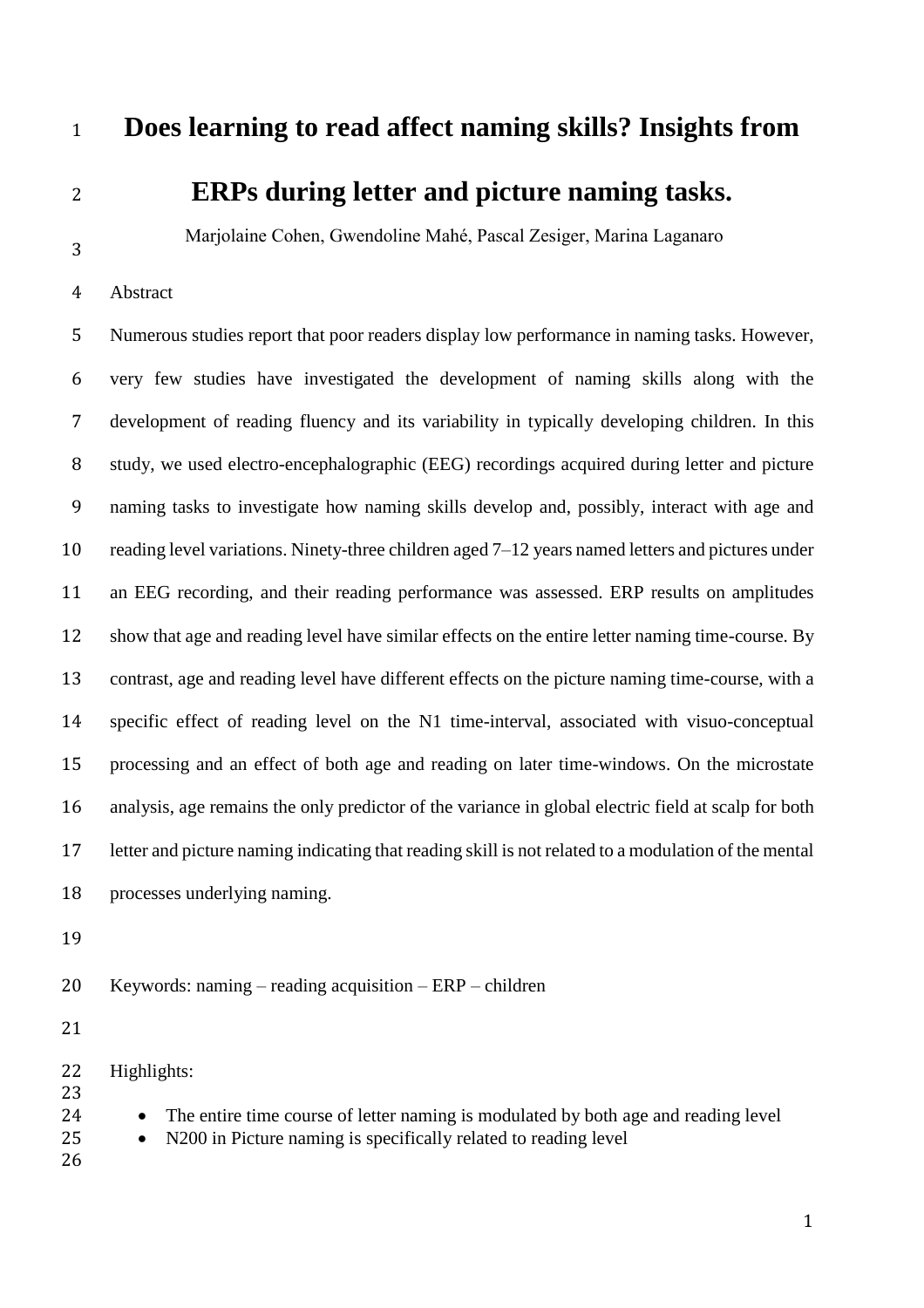1. Introduction

 Fluent reading, described as effortless recognition of words and immediate comprehension, is important for both academic and professional achievement. Even if a great amount of time and educational resources are dedicated to teaching children to read from Grade 1, reading level varies from one child to another. In addition to dyslexic children, who experience severe and persistent difficulties in learning to read and in reaching fluent reading, poor, average, and good readers exist throughout the learning process. Previous studies investigating the predictors and precursors of reading repeatedly revealed that naming and reading are closely related (Araùjo et al., 2015; Kirby et al., 2010). On the one hand, previous behavioral research with typically developing children suggested that naming letters is a stronger predictor of concurrent and later reading skills than naming pictures (for a review, see Araùjo et al., 2015). On the other hand, research with dyslexic participants, as well as research on the development of reading networks in the brain, suggested that naming pictures is specifically related to reading (Nation et al., 2005). In this study, we aim to understand how the naming of letters and pictures interacts with both age and reading level, taking advantage of the insights revealed by event-related potentials (ERPs) recorded during naming tasks.

- 
- 1.1. How naming is related to age and reading

 Letter knowledge and rapid naming of letters are among the best predictors of reading efficiency. However, whereas letter knowledge seems to predict reading in early stages (Hogan et al., 2005), letter naming remains a powerful predictor throughout development (Araujo et al., 2015; Kirby et al., 2010; Wakamiya et al., 2011). Dyslexic children are slower at rapid letter naming than their age controls (Denckla & Rudel, 1976) and their reading-level controls (Araújo et al., 2011; Snyder & Downey, 1995). However, as the rapid naming task involves a large array of processing stages, from visual exploration to phonological encoding and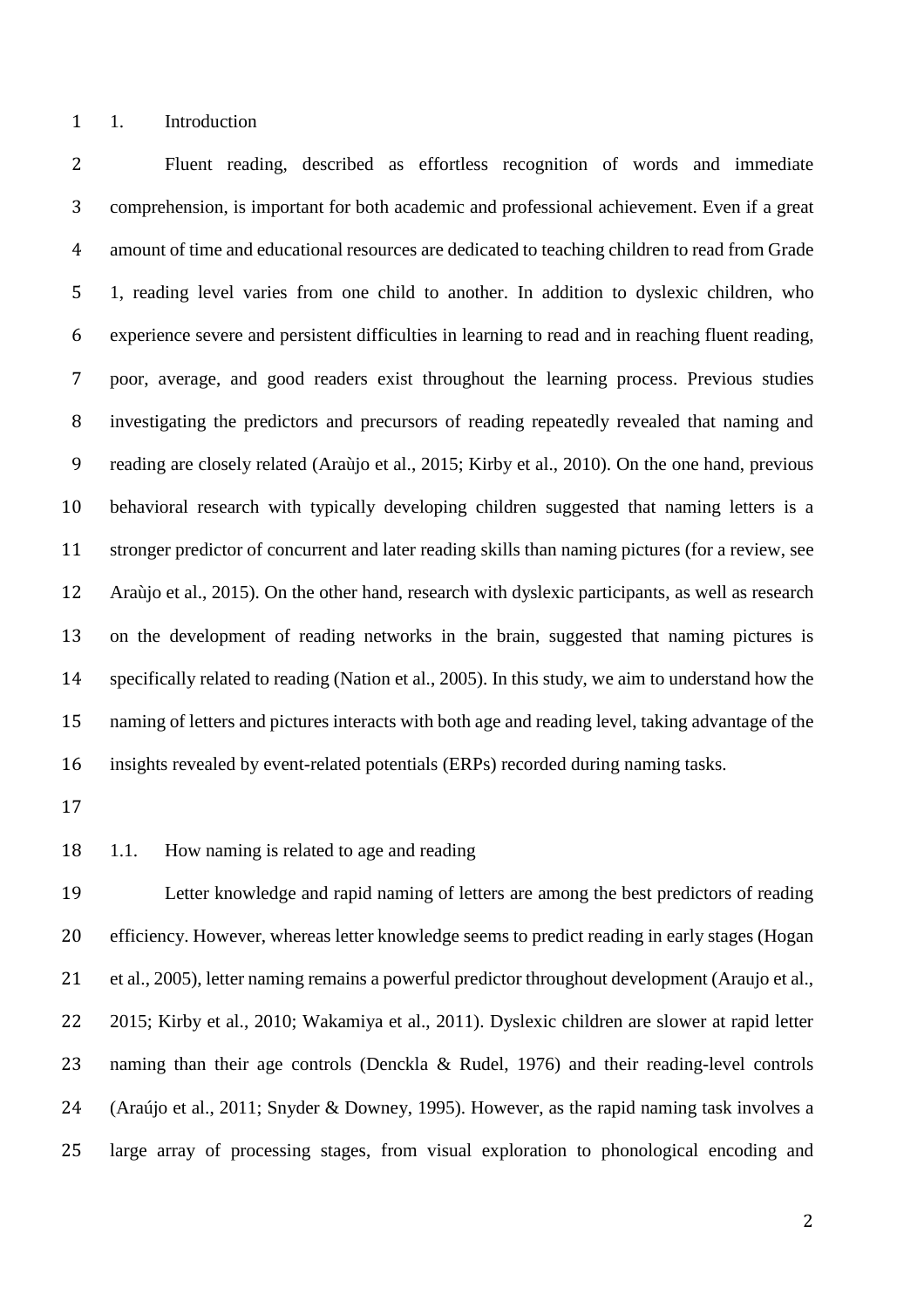articulation, it remains unclear which process(es) is/are responsible for slowness in letter 2 naming. To our knowledge, there is no published study investigating discrete letter naming (i.e., items presented one after another on a computer screen) with dyslexic or typically developed children.

 Reading ability also correlates with picture naming (Katz, 1986). Dyslexic children perform similarly to reading age controls (on average, two years younger) in picture naming tasks (Nation et al., 2001; Snowling et al., 1988; Swan & Goswami, 1997), suggesting that performance in picture naming tasks is more related to reading efficiency than to age. Following these lines, pre-school children at risk of developing dyslexia show naming weaknesses (Scarborough, 1990), as do adults with a history of reading difficulty (Dietrich & Brady, 2001). Interestingly, low performance in naming is not specific to dyslexic individuals; it was found in both poor readers (Swan & Goswami, 1997) and poor comprehenders (Nation et al., 2001). However, it should be noted that the poor readers in Swan and Goswami's (1997) study had significantly lower IQ scores than participants in both the dyslexic and control groups.

 Taken together, these results suggest that the naming difficulties observed among poor readers and poor comprehenders might be a consequence of semantic weakness, whereas the naming deficit observed among dyslexic children might be a consequence of phonological weaknesses. At the behavioral level, the naming deficit seems to be fairly independent of the participants' age but related to semantic and phonologic weaknesses. The relationship between naming and reading appears to be reciprocal. On the one hand, a naming deficit can be found in at risk children before reading instruction suggesting that naming influences reading. On the other hand, improvement in reading skills often leads to improvements in naming skills, suggesting that progress in reading fluency may impact on naming performance. Indeed, longitudinal studies reported better rapid naming skills as children age and become better readers (Clayton et al., 2020; Furnes & Samuelsson, 2011; Wolf, Bally, & Morris, 1986). To date, very few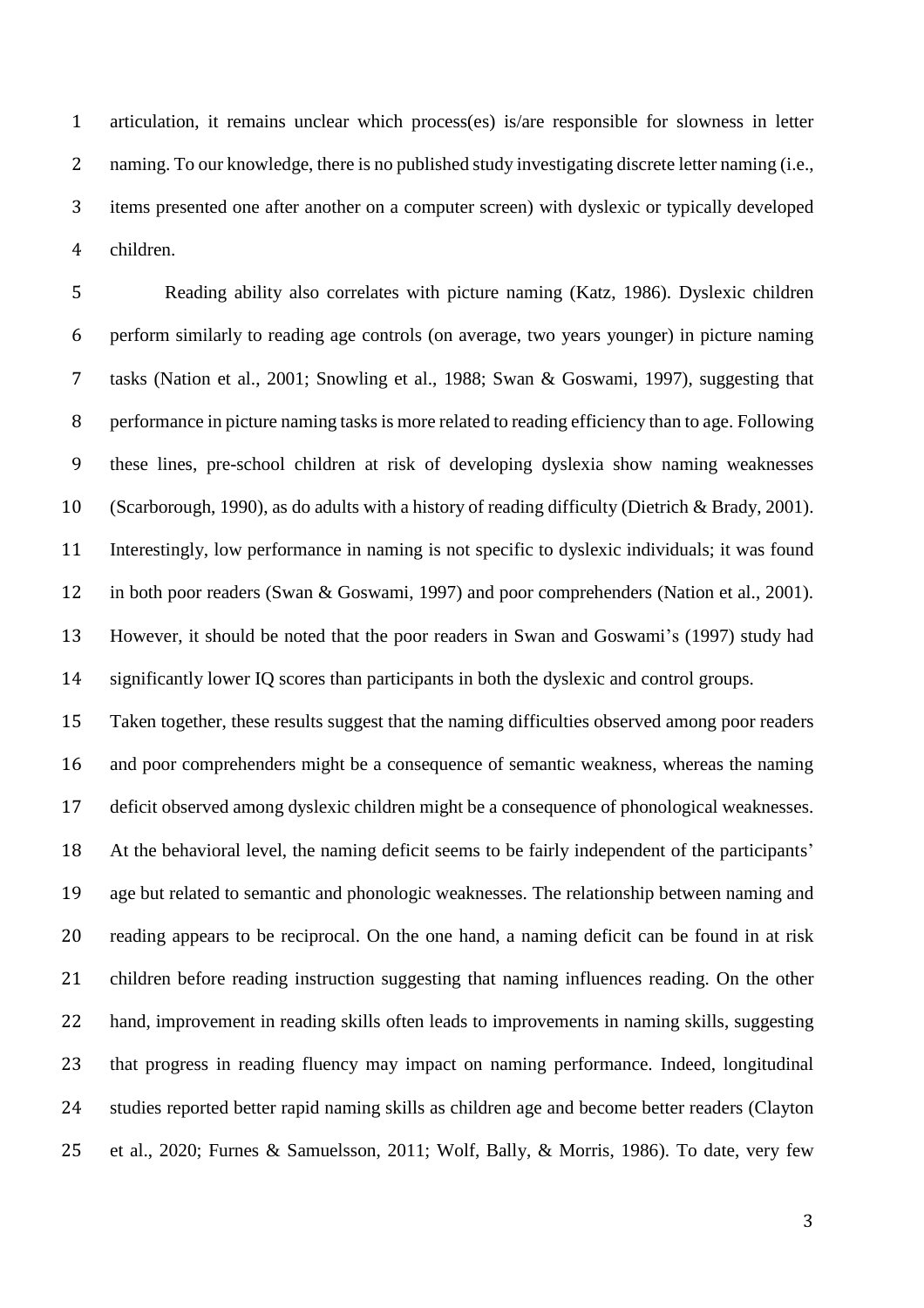studies have investigated naming skills in typically developing children, and none have reported how naming skills develop throughout reading instruction. The present study aims at filling this gap in the literature by investigating how learning to read affects naming skills in children aged 7-12 years.

### 1.2. Specific links between picture and word processing

 A large part of the visual word recognition literature conducted at the brain level has investigated the development of the visual word form area (VWFA; Cohen & Dehaene, 2004; Dehaene & Cohen, 2011; Dehaene-Lambertz et al., 2018; McClandiss et al., 2003). The results suggest that the VWFA recruits neurons that were previously dedicated to object recognition (Dehaene-Lambertz et al., 2018; McClandiss et al., 2003), and even after learning to read, the VWFA continues to be activated in various tasks requiring links between visual input and phonological retrieval (Dehaene-Lambertz et al., 2018; Vogel et al., 2012, 2014). This suggests that object and word recognition not only share common processing stages but also share a common neural basis. Thus, it appears logical that an object naming deficit may be related to poor reading skills. It has been shown that the development of sensitivity to print is not related to age, but to reading instruction, as the VWFA is not activated when illiterate adults are confronted with print (Dehaene et al., 2015). This suggests that the links between object naming and reading efficiency might develop with reading instruction, and stronger links may appear as reading efficiency develops.

 According to the VWFA literature, a naming deficit is present before reading instruction and constitutes a core deficit for poor and dyslexic readers. This result aligns with studies reporting naming deficits in kindergarteners at risk for dyslexia (Scarborough, 1990), and 24 studies reporting a naming deficit in adults with compensated reading difficulties (Dietrich & Brady, 2001; McCrory et al., 2005).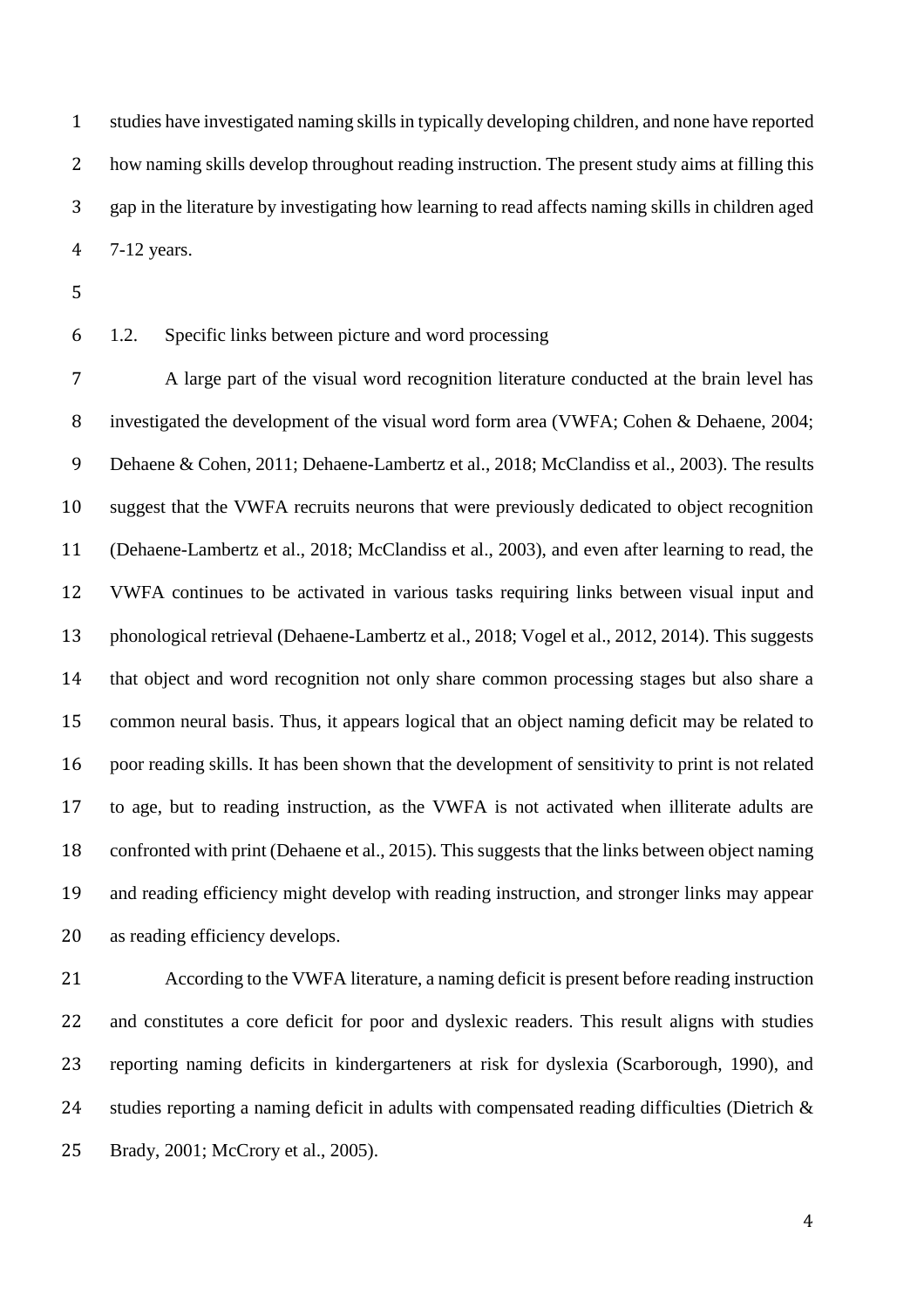### 1.3. Insights from EEG studies

 There is limited available literature on children's letter naming with electro- encephalographic (EEG) recordings, and we are not aware of previous studies that recorded ERPs during a letter naming task performed by a reading-disabled sample. Results of one previous study on typically developing participants from 7 to 10 suggest that ERPs recorded during letter naming were unaffected by reading level variations but were affected by age (Cohen et al., 2018).

 Relative to letter naming, there is a larger EEG literature focusing on picture naming, although studies with children performing overt naming tasks are limited. Two studies investigated picture naming in typically developing children using ERPs (Gómez-Velásquez et al., 2013; Greenham & Stelmack, 2001), and two others focused on dyslexic children (Greenham et al., 2003; Trauzettel-Klosinski et al., 2006).

 Gómez-Velásquez et al. (2013) sorted their sample of typically developing children into two groups—slow and fast namers—according to the speed at which they named pictures during a standard behavioral rapid naming task. The task performed during ERP recording was not a standard naming task; children had to decide whether or not a picture and a word (which was presented on screen after the picture) matched. The authors reported that slow namers showed larger amplitudes in both congruent and incongruent conditions compared to fast namers. However, it should be stressed that the ERP analyses were related to the processing of the word presented after the picture rather than on the processing of the picture, and the authors concluded that the slow namers' speed indicates difficulty in building adequate associations between visual and phonological representations of words. The hypothesis that slow and fast namers, or poor and good readers, have differing abilities to process pictures remains to be tested.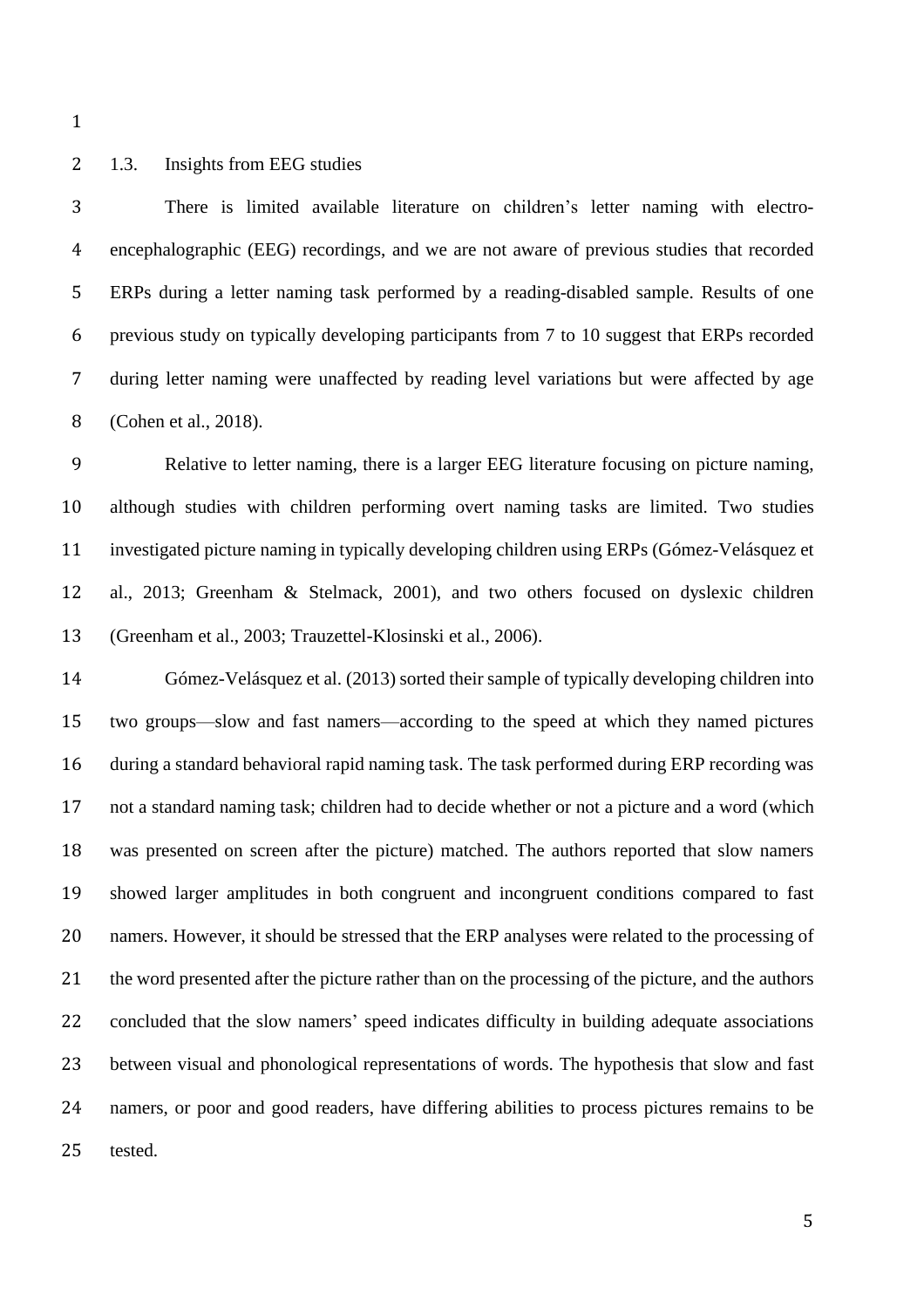Greenham and Stelmack (2001) recorded ERPs during standard picture naming, word reading, and superimposed picture–word tasks performed by nine children aged 9–13 years. They reported significant differences between ERPs recorded when naming pictures or reading words, with the picture naming task eliciting larger amplitudes than the word reading task. This difference has been interpreted as the difference between words and pictures in terms of the automaticity of lexical access or effortful access to conceptual representations.

 Greenham et al. (2003) and Trauzettel-Klosinski et al. (2006) investigated the effects of reading level on impaired participants' performance in a standard picture naming task. Both studies reported increased error rates and longer reaction times in dyslexic participants compared to typically developed participants. Surprisingly, no electrophysiological correlates of these differences were observed in the picture naming task. The ERP waves for words exhibited reduced N450 amplitudes in dyslexics compared to controls for reading or superimposed picture–word tasks. The authors of both studies suggested that the "visual" pathway is somehow preserved in dyslexic participants, at least in the early stages of picture processing. In addition, Greenham et al. (2003) hypothesized that electrophysiological differences between dyslexic and typically developed participants may be observed in ERP time windows beyond the 500 ms window analyzed in their study, possibly closer to articulation, and may be associated with phonological processes. This aligns with the behavioral studies summarized above suggesting that the picture naming deficit observed in individuals with dyslexia is mainly attributed to a phonological weakness (for a review, see Nation, 2005).

 A study using positron emission tomography (PET) during picture naming and word reading in dyslexic adults revealed an interesting pattern: dyslexic adults showed reduced 23 activation in the left occipitotemporal area during both picture naming and word reading tasks, even if the behavioral performance during the tasks was comparable across the dyslexic and control groups (McCrory et al., 2005). Thus, abnormal activation in this region might not be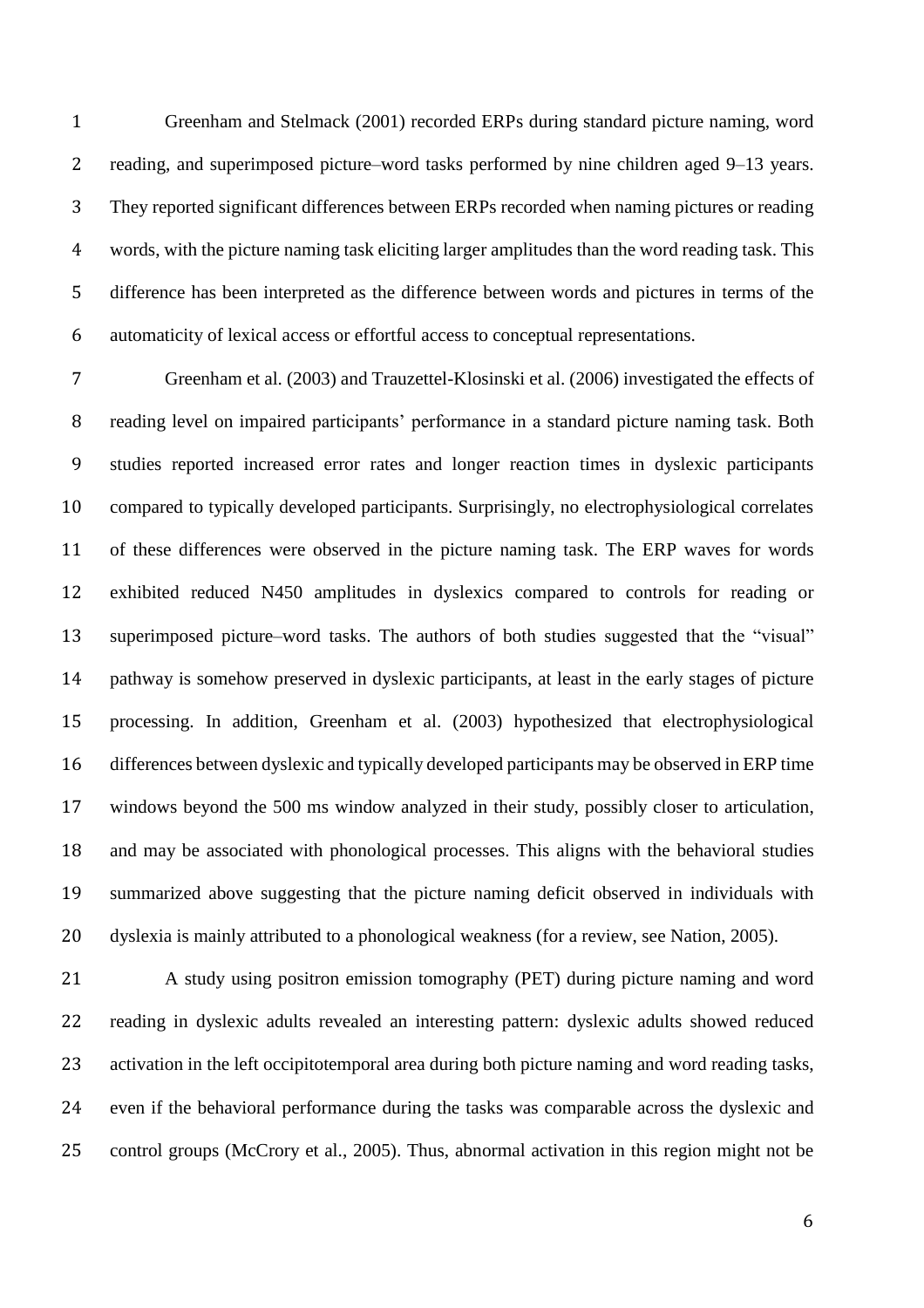specific to orthographic decoding, but may reflect a more general impairment in the ability to integrate visual and phonological information. The fact that a significant difference in the processing of pictures and words remains in dyslexic adults suggests that this general impairment in the ability to integrate phonological and visual input is a core weakness in disabled readers.

 Taken together, the results of brain imaging studies with reading-disabled participants suggest that a picture naming deficit is present in these participants, but so far, the specific underlying processes in which it appears remains unclear. Some results implicate lexico-semantic processes in the naming deficit, whereas some others implicate phonological processes.

 Regarding the effect of age on the electrophysiological correlates of picture naming, a longitudinal study conducted by Ojima et al. (2011), which used the picture–word interference task, found similar ERP components in 7- and 9-year-old children and in adults, but with shifts in latencies. The authors concluded that the differences in reaction times observed between children and adults rely on acceleration of the processes underlying the task. However, different results have been reported by Laganaro et al. (2015) with an overt picture naming task in typically developing 7–8-year-olds, 10–12-year-olds, and adults. The results showed that the acceleration observed in word production from childhood to adulthood seemsto rely on changes in the global topographies in the P1-N1 time-window, associated with visual and conceptual processes. Beyond the P1-N1 complex, the same sequence of global topographic patterns was found in children and adults, although older children and adults showed components earlier 21 than younger children did. Similarly, Cohen et al. (2018) found that the P2 component appears around 320 ms for older children and around 400 ms for younger children, suggesting that lexico-semantic processing is specifically shortened with development. Taken together, the results regarding the effect of age suggest an acceleration of specific visuo-conceptual and lexical-semantic processing stages.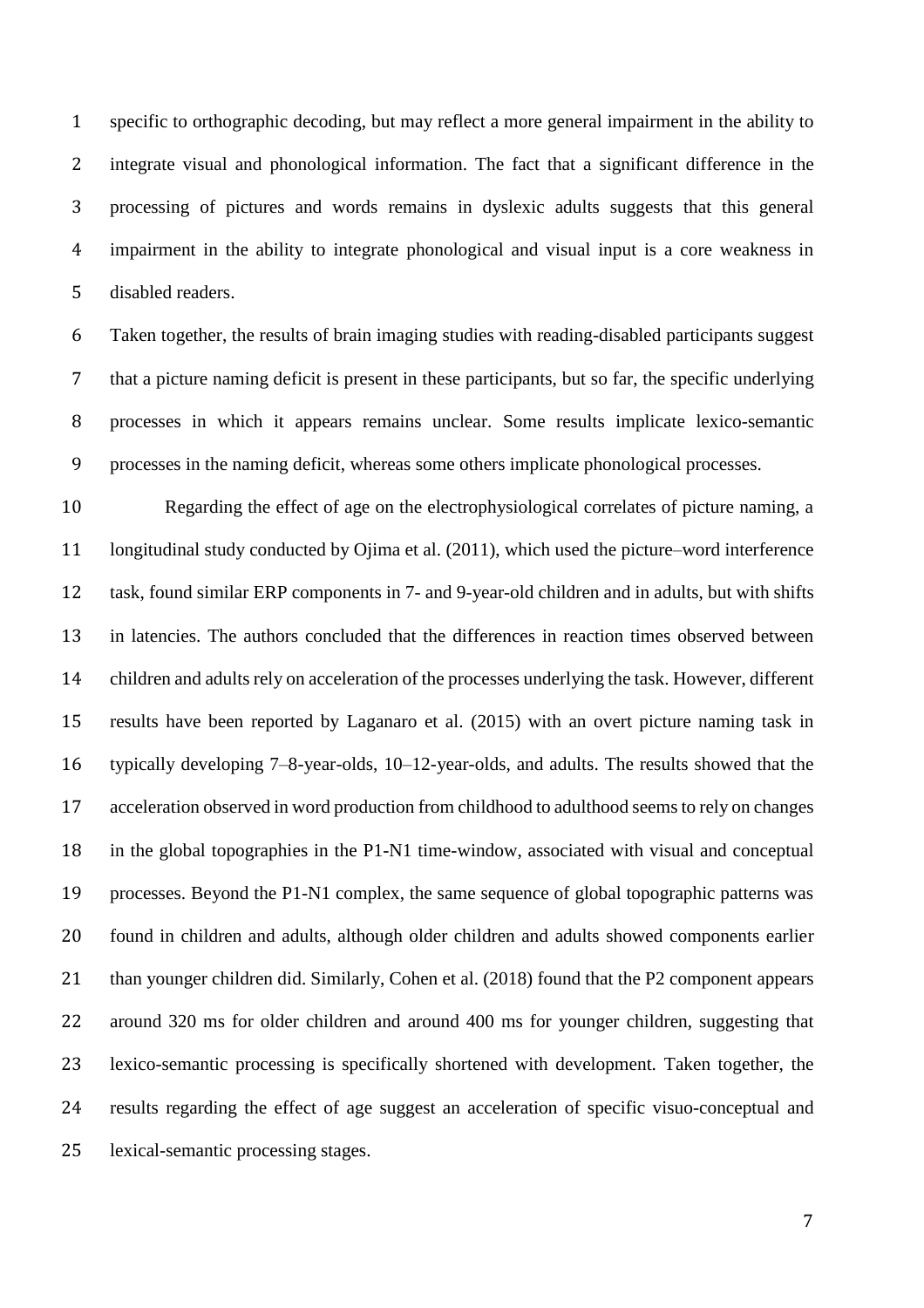Cohen et al. (2018) compared the effects of age and reading level on ERPs recorded during letter and picture naming tasks. Interestingly, amplitudes in the time interval corresponding to the N1 component during picture naming were specifically linked with reading level variations, whereas age variations predicted amplitudes in a time interval corresponding to the P2 component. This pattern indicates independent effects of age and reading level during picture naming. Even though lexical processing seems to be associated with age and reading level variations, lexical concept retrieval (N1) was specifically related to reading level, whereas lexico-semantic retrieval (P2) was specifically related to age. It is important to note that Cohen et al. (2018) only reported their analysis of amplitudes, without identifying the topographies underlying these processing stages. It is therefore unclear if a difference in amplitudes during letter and picture naming is related to a difference in topography. If this was the case, it would suggest that children varying in age and/or reading level might be involved in different cognitive processes during certain time intervals.

 Based on the above results, lexico-semantic and phonological processes seem to underlie the effects of both age and reading level on ERPs recorded during a picture naming task. Nevertheless, the effects of reading level on ERPs recorded during picture naming have only been investigated by comparing dyslexic and control groups. Typically developing children do not show a naming deficit, but their naming skills could evolve throughout reading acquisition, and specific processing stages may be modulated by reading fluency development. This must be addressed by future research.

1.4. Present study

 Building on the studies presented above and the literature concerning the development of the VWFA, the present study aims to understand how naming skills develop along with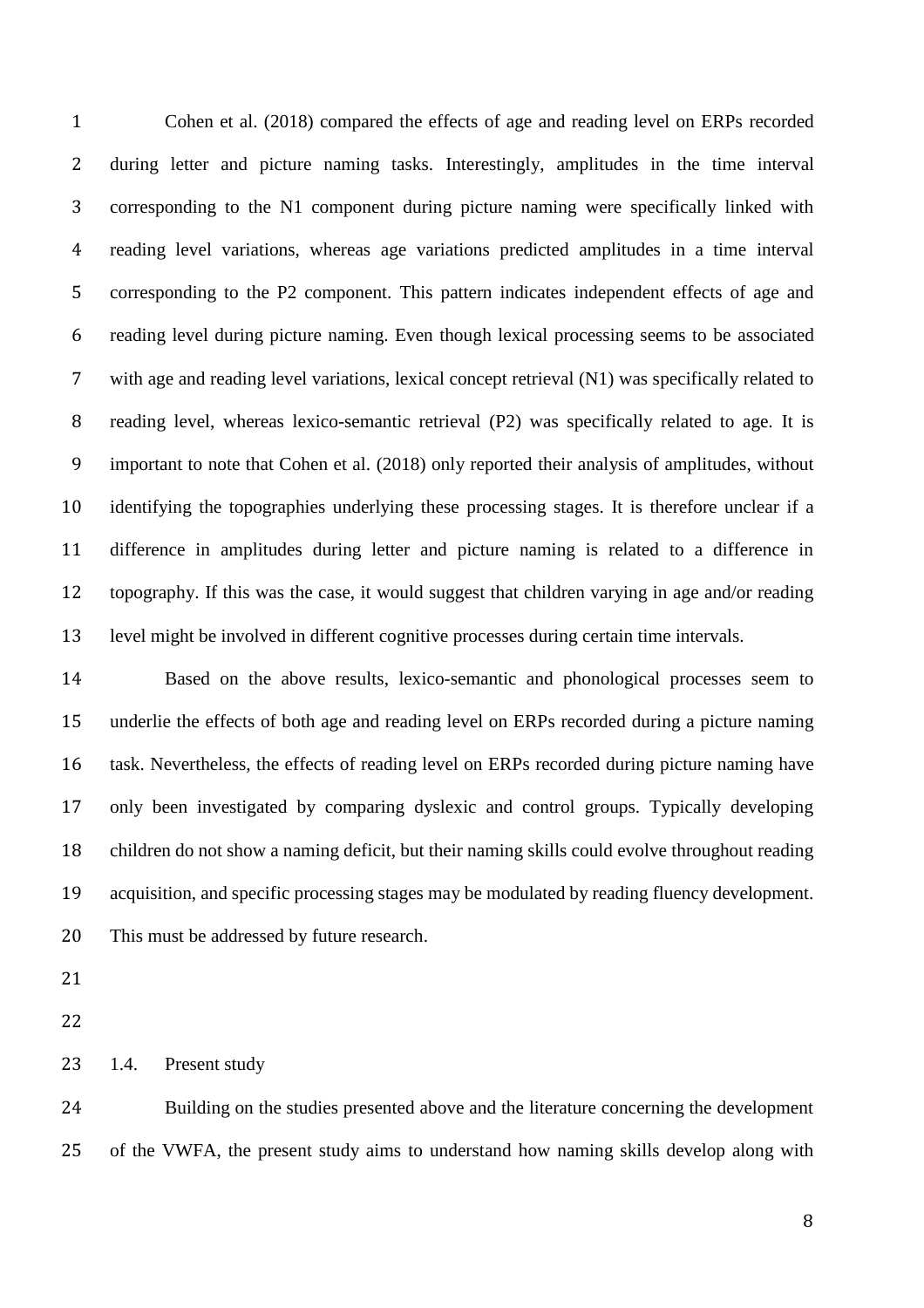reading acquisition based on ERP recordings acquired during picture and letter naming tasks 2 performed by a large sample of typically developing children aged 7–12 years.

 Based on the literature on the VWFA and on the results from behavioral and electrophysiological studies it seems that reading skills and age may be related to different processes underlying picture naming. In particular we expect the N1 component, which corresponds to visuo-conceptual processing in picture naming, to be sensitive to reading level and the P2 component, which corresponds to lexico-semantic processing, to be sensitive to age variations. By contrast, in letter naming, which is one of the best predictors of subsequent reading skills, all underlying processes (the entire time course of letter naming ERPs) should be modulated by reading level and age.

2. Method

2.1 Participants

14 Ninety-three children aged  $7-12$  years (mean = 9.5 years; min = 7.0; max = 12.10; 43 boys) participated in the study. Children attended grades 2–6. The data for seven children were removed from the data set due to either excessive noise in the EEG signal or extremely low scores in several tasks. The final sample comprised 86 children (mean = 9.7 years; 43 boys). The children were all native French speakers without a diagnosed reading impairment or neurological disease. The youngest children attended grade 2, meaning that they had at least one year of formal reading instruction. Seventy-seven of the children were right-handed, six were left-handed, and three were ambidextrous, as determined by the Edinburgh Handedness Scales (Oldfield, 1971). Children were recruited through announcements on the university's website. The research ethics committee at the Faculty of Psychology and Educational Sciences of the University of Geneva approved the study protocol, and written informed consent was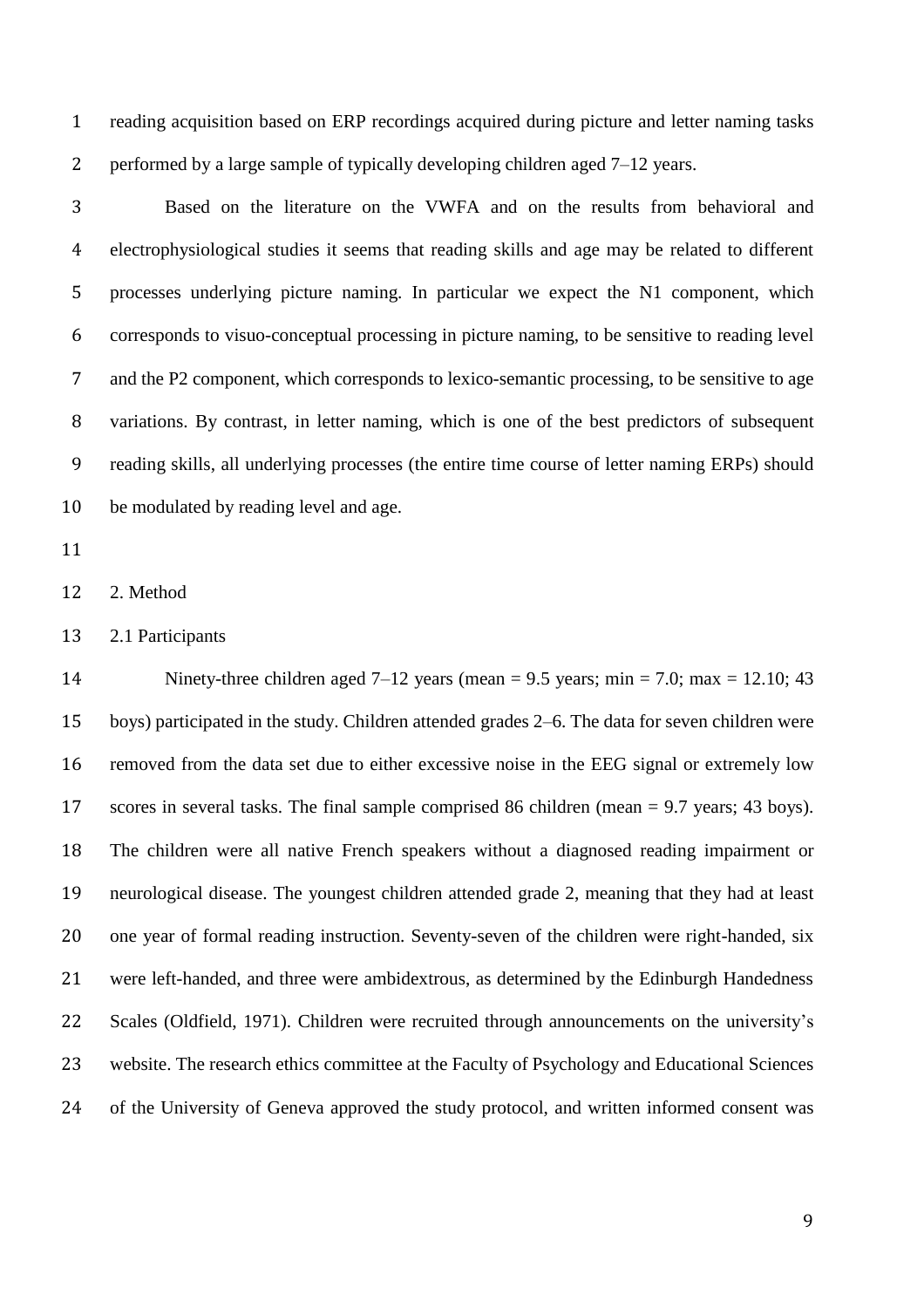collected from the parents of all the participating children. At the end of the experimental session, each child received a small present and a voucher.

2.2 Tasks and material

 All the children performed one reading task involving two word lists and two discrete naming tasks while EEG/ERP recordings were taken.

2.2.1 Reading task

 Participants overtly read two lists of 20 stimuli as quickly and accurately as possible. Two reading lists—irregular and regular words—from the Odedys battery (Odedys 2; Jacquier-Roux et al., 2005) were used. For this test, accuracy scores (the number of correct responses) and 12 time (the total time per list) were computed. Then, a composite reading score was calculated by dividing the number of correct responses by the time taken to read the column.

2.2.2 Naming

Participants performed letter and picture naming tasks.

2.2.2.1 Letters

 Sixteen letters were selected for the letter naming task. Letters were repeated five times, resulting in a total of 80 experimental trials. Each letter was displayed sequentially in a pseudo- random order. Letters were presented in uppercase, 48-point, black Arial font in the middle of a grey screen. Each trial began with a fixation cross presented for 500 ms in the center of the 23 screen. The fixation cross was then replaced by a grey screen for 200 ms, followed by the letter for 800 ms. The name of the task (i.e., letter naming) was displayed in white on the grey background before the example trials began. The scores were determined as the percentage of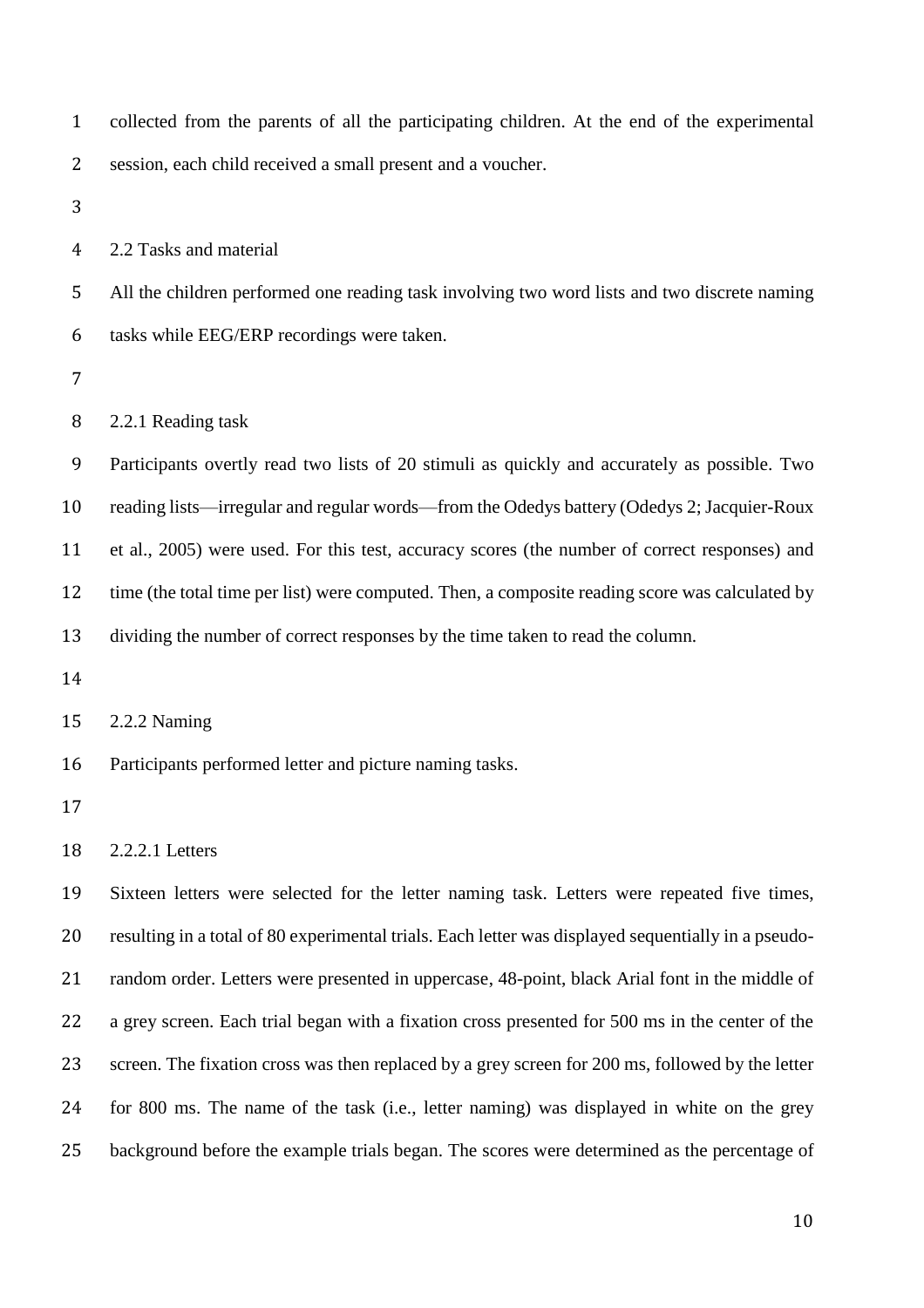correct responses and the reaction times (in milliseconds) from stimulus onset to vocal onset. This task was usually completed within four minutes.

2.2.2.2 Pictures

 Sixteen black and white drawings and their corresponding modal names were selected from French databases (Alario & Ferrand, 1999; Bonin et al., 2003). The stimuli corresponded to 16 words with a maximum age of acquisition at 6 years and high name agreement (mean = 93.6%) to ensure that the children gave the same name for the same picture. The size of the pictures was set to 5.26 x 5.26 degrees of the visual field. For the experimental task, the 16 pictures were repeated 5 times, leading to 80 experimental trials. Each trial began with a fixation cross presented for 500 ms in the center of the screen. The fixation cross was then replaced by a grey 12 screen for 200 ms, followed by a picture displayed in the middle of the screen for 2000 ms. As in the letter naming task, the name of the task was displayed in white on a grey background before the example trials began. Scores were determined as the percentage of correct responses and the reaction times from stimulus onset to vocal onset. This task was usually completed within seven minutes.

2.3 Procedure

 For the naming tasks, the children were tested individually in a dimly lit, soundproof room and seated approximately 60 cm away from a computer screen. The software E-Prime (E- Studio) was used to present the trials. An experimenter who was sitting behind the child and in visual contact with another experimenter monitoring the EEG online signal manually triggered the inter-stimulus interval. This procedure allowed for longer intervals between trials when the EEG signal became noisy due to movement or when the child commented on a trial. A similar procedure was used by Cohen et al. (2018). Participants were instructed to name the letter or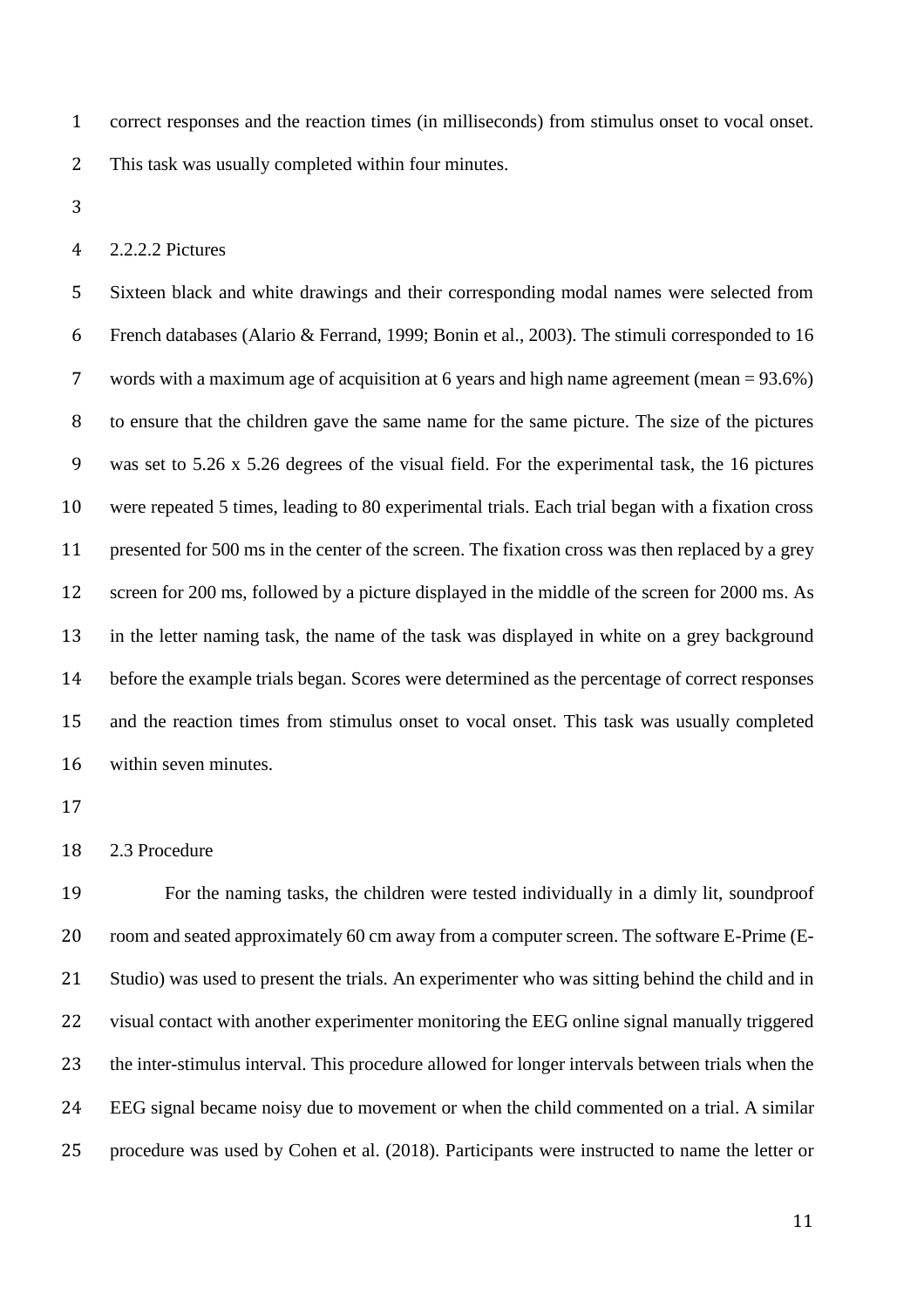picture as quickly and accurately as possible. Oral production latencies were systematically checked with a speech analysis software (Check-Vocal; Protopapas, 2007). Each task began with two practice trials. A break was offered to each participant in the middle of the experimental list.

 For the picture naming task, participants were familiarized with all the pictures and their corresponding modal names before the experiment. Pictures' modal names were presented through loudspeakers. To ensure that the child paid attention to the modal name, a simple word– picture matching task was used. Each picture was paired with another image from the experimental data set, and the child had to click on the picture corresponding to the name delivered through loudspeakers. If the choice was incorrect, the name was repeated until the correct picture was selected.

 The reading task was performed in paper and pencil format in a different room with one experimenter after the EEG session.

2.4 EEG acquisition and pre-analyses

 EEGs were recorded continuously using the Active-Two Biosemi EEG system (Biosemi V.O.F. Amsterdam, Netherlands), with 64 channels covering the entire scalp. Signals were sampled at 512 Hz (filters: DC to 104 Hz, 3 dB/octave slope). Two external channels placed at the external corner and under the right eye recorded eye movements.

 Offline, ERPs were bandpass-filtered to 0.2–30 Hz (the second order was a causal Butterworth filter with -12 dB/octave roll-off) and notch-filtered to 50 Hz and then re- referenced to the average reference. Using the software Cartool (Brunet et al., 2011), epochs of 23 251 time frames (491 ms) for letter naming, and 263 time frames (515 ms) for picture naming were extracted and locked to the stimuli. Only trials with correct responses and valid RTs were retained. Epochs contaminated by eye blinking, movements, or other noise were rejected and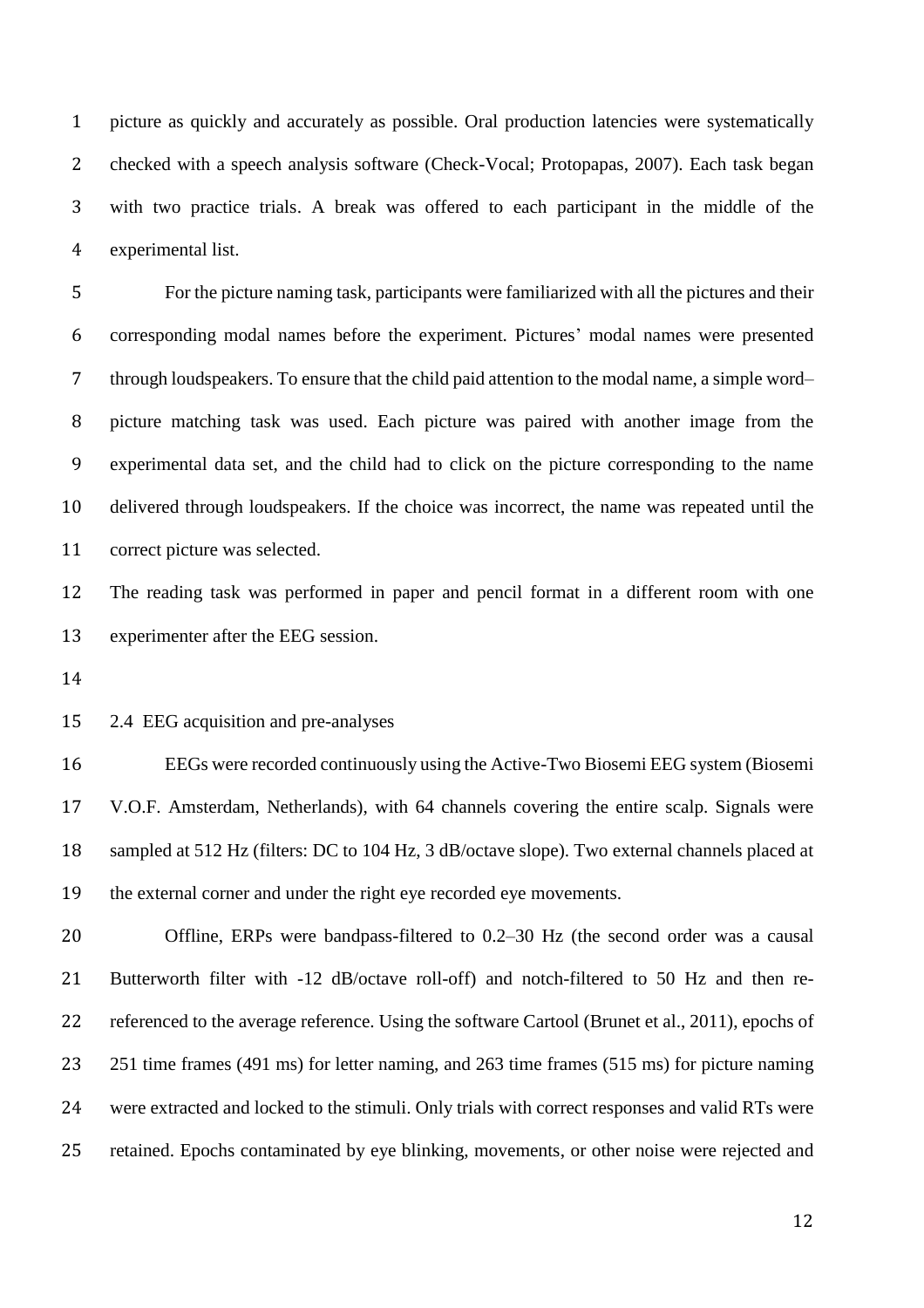excluded from averaging after visual inspection. As a result, an average of 65 trials (range: 48– 79) per participant were included in the ERP analyses for the letter naming task and an average of 62 trials (range: 45–76) per participant were included in the ERP analyses for the picture naming task. Electrodes with signal artifacts were interpolated using 3-D spline interpolation (Perrin et al., 1987), with an average of seven sites interpolated for each individual ERP for each task.

 We used overt naming tasks in this study. It has been shown that artifacts generated by overt speaking occur in the 50–100 ms preceding vocal onset (Fargier et al., 2018; Ganushchak et al., 2011; Porcaro et al., 2015). In this study, the average reaction times were 891 ms for pictures and 645 ms for letters. By analyzing only the first 490 ms in letter naming and the first 515 ms in picture naming, we avoided any time interval that could be modulated by speech artifacts.

2.4.1 Analyses

 Reading score and age were used as independent factors in the analyses of ERPs from naming tasks. The analyses focused on waveform amplitudes and topographic maps during periods of stable global electrophysiological signals at the scalp. Individual ERP signals were analyzed separately for each task. Analyzing amplitudes provides insights into which time window/component of the ERP signal is affected by age or reading level. If the amplitudes are low, the results of amplitude analysis are interpreted in terms of the automaticity of the processing stage corresponding to the component, and if the amplitudes are high, the results are interpreted in terms of the weakness or difficulty of computing a processing stage (Ciesielski et al., 2004). By analyzing microstates, we gained insight into the participants' global voltage distribution at scalp at each time point. Such analysis allows us to differentiate differences in amplitudes that are related to a difference or shifts in microstates from those that are purely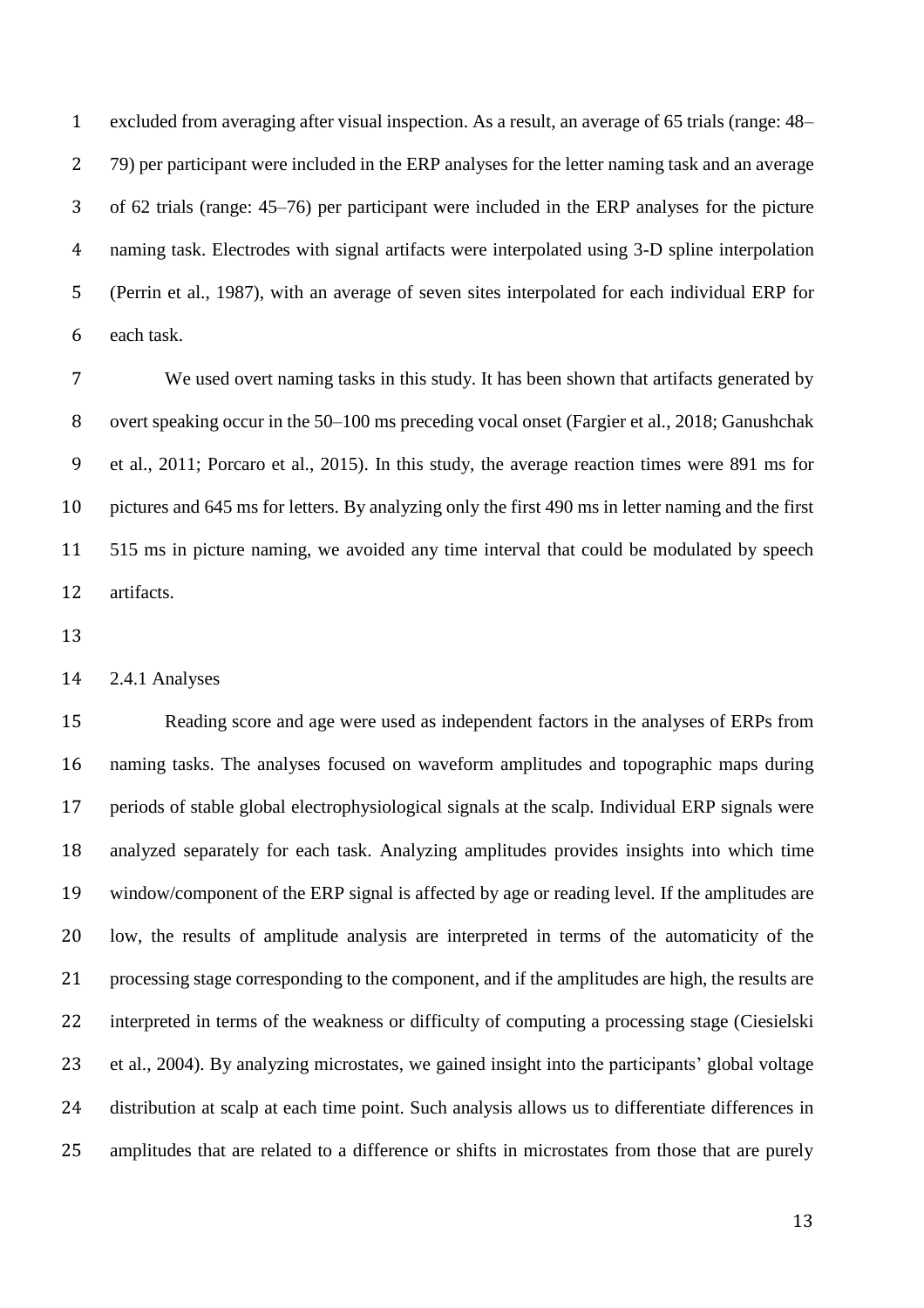related to amplitudes. A difference in microstates for the same component suggests that participants varying in age or reading level are not engaged in the same mental processing. Specific microstates in given time-windows can also be associated with specific brain processes (Changeux and Michel 2004; Koukkou and Lehmann 1987). By computing the two analyses, we aimed to determine whether age and reading level similarly affect the naming time course in terms of amplitudes and of microstates.

 For waveform amplitudes, parametric multiple regressions were computed at each time point (every 2 ms), and each electrode's absolute value in the naming tasks was computed with individual age and reading scores using the STEN toolbox developed by Jean-François Knebel [\(http://www.unil.ch/line/home/menuinst/about-the-line/software--analysis-tools.html\)](http://www.unil.ch/line/home/menuinst/about-the-line/software--analysis-tools.html). It should be noted that age and reading level (which have a correlation of .72) are independent, non-collinear predictors. The tolerance value between age and reading level is .48, meaning that 48% of the variance in reading level is not accounted for by age. The variance inflation 14 factor (VIF) value is within the acceptable range (VIF  $= 2.08$ ).

 When correcting for multiple tests, spatial and temporal corrections are better suited for mass univariate analysis of EEG/ERP data than Bonferroni corrections (for a review, see 17 Groppe et al., 2011). We therefore combined an alpha set to  $p < .01$  with a temporal and a spatial criterion: the regression had to be significant for 10 consecutive time frames (i.e., 20 ms) and four clustered electrodes. This revealed the time points at which the participants' reading score and age predict the ERP amplitudes of letter and picture naming.

 Microstates analysis was performed with the software RAGU (Koenig et al., 2011) to determine which periods of stable electrophysiological signals at the scalp are affected by age and/or reading level. This method is advantageous because the reference electrode is independent (Michel et al., 2001; Michel et al., 2004) and the method is insensitive to pure amplitude modulations. In addition, it accommodates the portion of data variance that is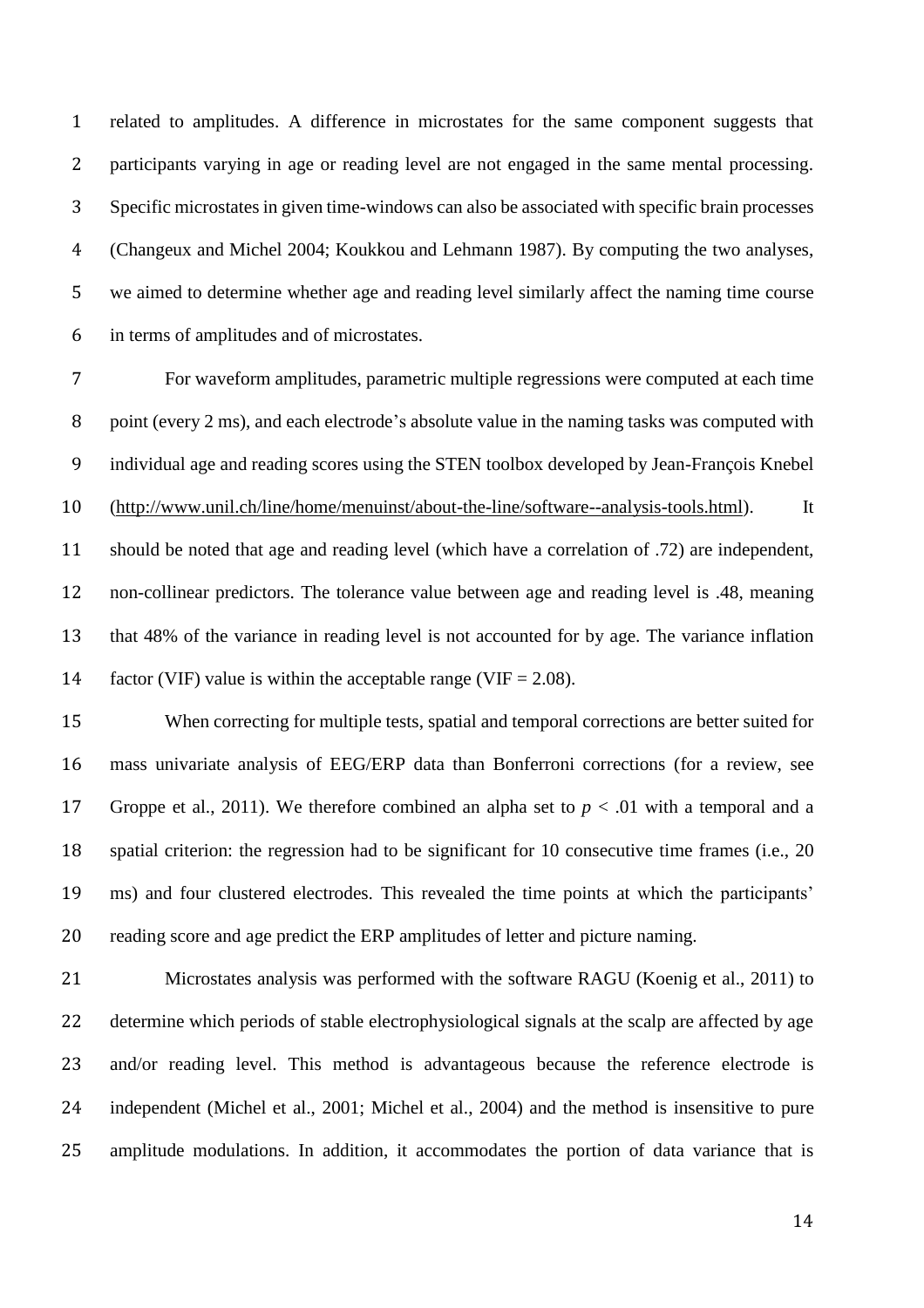common across subjects and does not account for variance that appears to be tied to individual attributes. Microstate segmentation was performed through cross-validation, which involved computing microstate models with different numbers of microstate classes based on the average ERPs for a subset of the participants (training data). These microstate models were then tested for their predictive value (mean correlation) in relation to the average ERPs of the participants not included in the models(for a complete description of the procedure, see Koenig et al., 2014). The final microstates model with the optimal number of microstates is selected based on the best mean correlation between the two sets of data (training and test datasets) after completing 1000 randomizations of the training data.

 Next, we analyzed whether age and reading level modulated the microstates recorded during letter and picture naming. We ran the analysis with the whole sample, using age and reading level as predictors of the topographic variance in a hierarchical regression model with age 13 entered at step 1 and reading level entered at step 2 (Table 2)<sup>1</sup>.

3. Results

3.1 Behavioral results

17 Overall, children were faster  $(t[86, 2] = 12.801; p < .00001)$  and more accurate  $(t[86, 1] = 12.801; p < .00001)$  2]= -3.559; *p* < .0001) in the letter naming task (mean accuracy = 97%, SD = 3.6; mean reaction 19 time  $(RT) = 645$  ms,  $SD = 121$ ) than in the picture naming task (mean accuracy = 94%,  $SD =$ 20  $5.7$ ; mean RT = 891 ms, SD = 130).

 Table 1 shows the correlations between age, reading score, and naming tasks. As detailed in the table, picture and letter naming measures were significantly correlated with both age and reading skills.

 $\overline{a}$ 

<sup>&</sup>lt;sup>1</sup> The stepwise regression analysis was also performed in the other way around, with reading level entered at step 1 and age at step 2.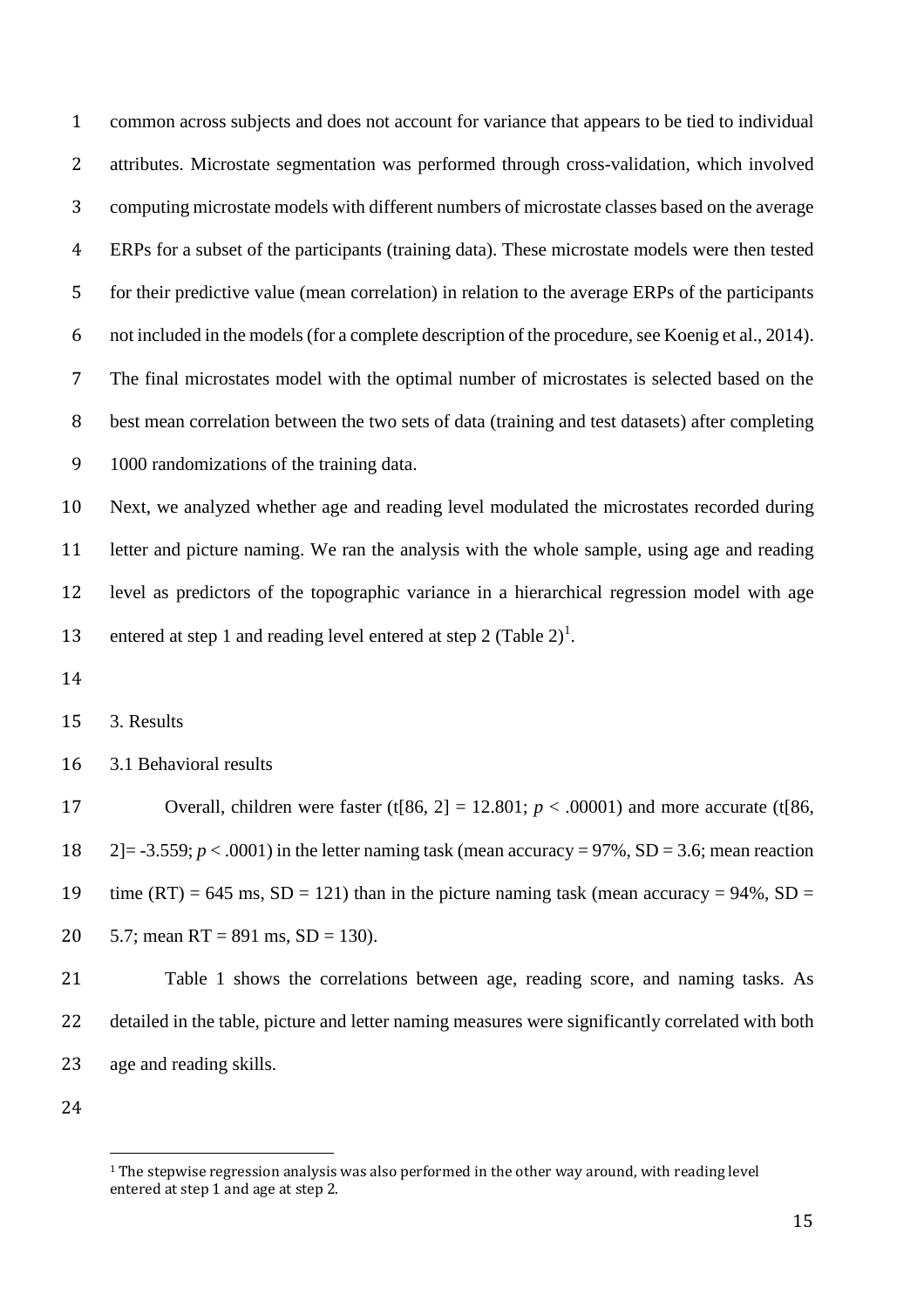|                            |          | $\mathcal{D}_{\mathcal{L}}$ | 3                                                       | 4                   | 5. | 6 |  |
|----------------------------|----------|-----------------------------|---------------------------------------------------------|---------------------|----|---|--|
| $1. \text{Age}$            |          |                             |                                                         |                     |    |   |  |
| 2. Reading score           | $.72***$ |                             |                                                         |                     |    |   |  |
| 3. Picture naming accuracy | $.39***$ | $.43***$                    |                                                         |                     |    |   |  |
| 4. Picture naming RT       |          |                             | $-.33$ ** $-.28$ * $-.42$ ***                           |                     |    |   |  |
| 5. Letter naming accuracy  |          |                             | $.24^*$ $.21^*$ $.34^{**}$                              | $-.28$ <sup>*</sup> |    |   |  |
| 6. Letter naming RT        |          |                             | $-0.63$ *** $-0.47$ *** $-0.35$ ** $0.54$ *** $-0.22$ * |                     |    |   |  |
|                            |          |                             |                                                         |                     |    |   |  |

1 Table 1. Spearman correlation coefficients between the behavioral scores of reading and

2 naming

- **3**  $\frac{}{p}$  < .05;  $\frac{p}{p}$  < .01;  $\frac{p}{p}$  < .001
- 4

5 3.2 ERP results

 Time-point-by-time-point regressions were carried out using ERP amplitudes of letter and picture naming tasks as the dependent variables and age and reading score as the predictors. Predictors were entered at the same time in a linear regression model, together with the interaction term. The results, which are presented in Figure 1, reveal that age and reading score are associated with ERP amplitudes in both naming tasks, but in different time intervals for picture naming.

 For picture naming, significant relationships between the reading scores and waveform amplitudes appeared in two specific time windows, where better readers showed larger amplitudes (see Figure 1A). The first time window (160–295 ms) fell within the N1 time interval, and the amplitudes at the anterior and posterior sites were predicted by the reading 16 score. In the second time window (380–410 ms), amplitudes were related to reading level at the central and frontal left electrodes. In this time window, we also found that age has an effect on amplitudes, with older children showing larger amplitudes. The interaction effect between age and reading was non-significant.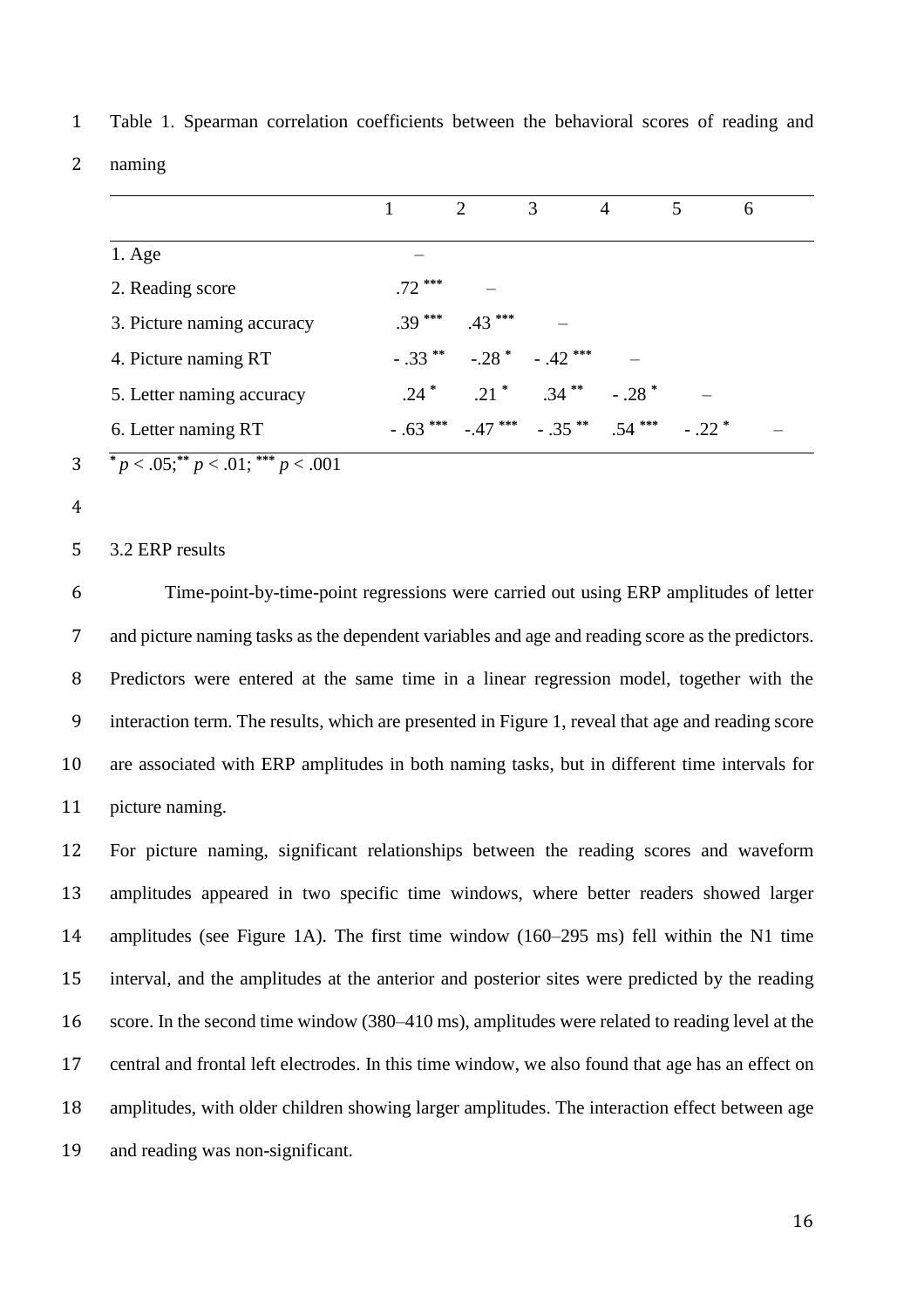

 *Figure 1.* Three electrodes (Fpz, Cz, and Oz) are displayed for the picture naming (panel A) and letter naming (panel B) tasks, with components of interest identified. Periods in which the amplitudes were significantly predicted by reading scores and age are highlighted in red, and the associated electrodes are displayed under each time interval. The correlation between reading score or age and amplitude is plotted on P1 for picture naming and on C4 for letter naming. A positive correlation indicates higher amplitudes for better readers. Global field power (GFP) is displayed for each task.

 Regarding letter naming, the results of the regression analysis reveal a large significant relationship between age and reading, modulating amplitudes in several time windows and with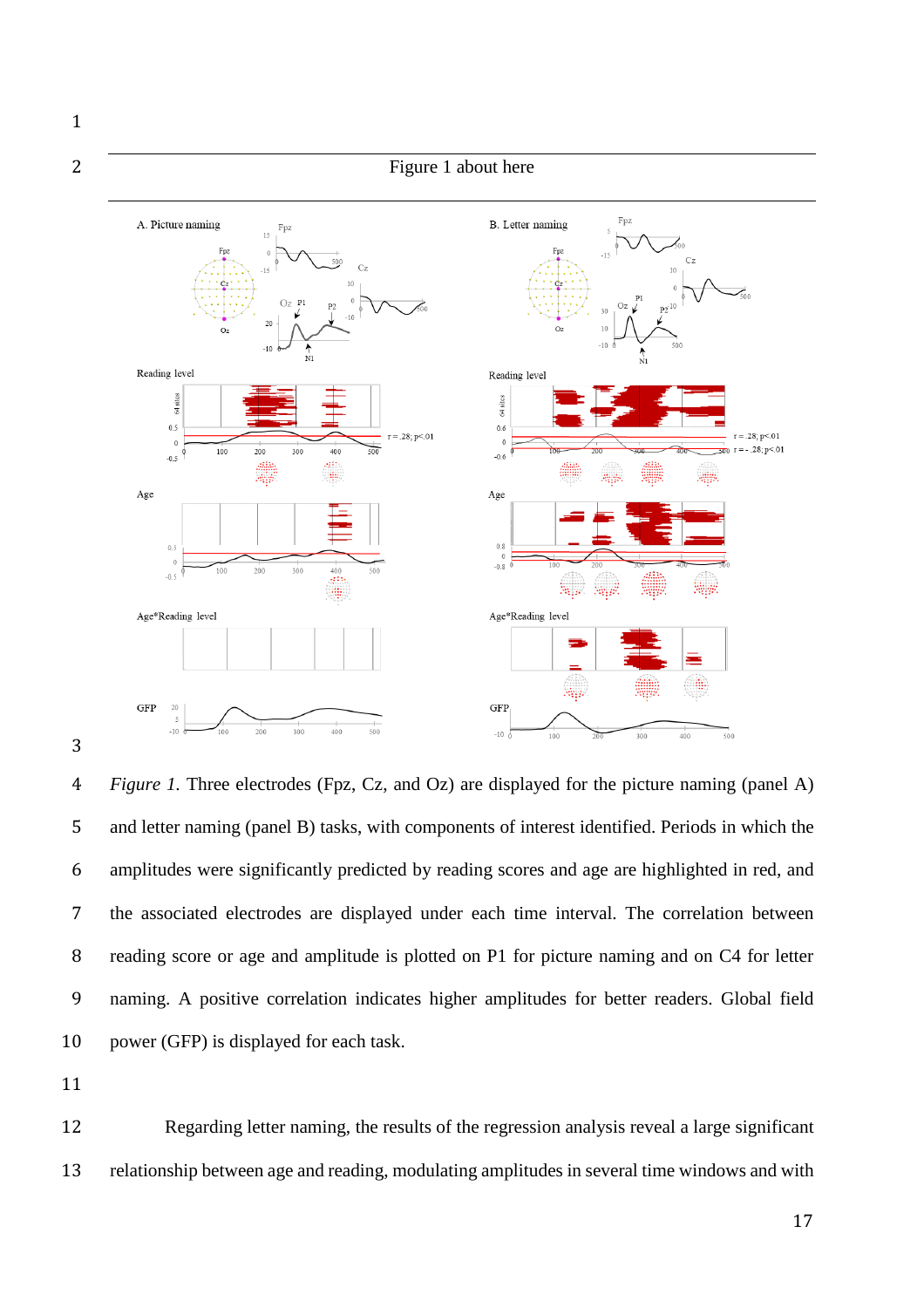a high number of associated electrodes (see Figure 1B). The interaction between age and reading level was significant in two time windows associated with P1, P2. In the first time window (P1 time-interval, 140-185 ms), young poor readers were associated with smaller amplitudes, whereas young good readers were associated with larger amplitudes. In the second time window (250–370 ms and 410-450 ms, corresponding to the P2 time interval), age and reading level effects were observed for almost all electrodes, with smaller amplitudes for young poor readers and higher amplitudes for young good readers. Finally, in the final period extending until the end of the extracted signal, the amplitudes in posterior sites were predicted by age and reading level but without interaction. For this last time windows, amplitudes were smaller for better readers. 3.3 Topographic analysis The topographic analysis used the eight different topographic maps extracted from the microstate segmentation and analysis (see Figure 2) to examine the letter and picture naming time courses. 17 Figure 2 about here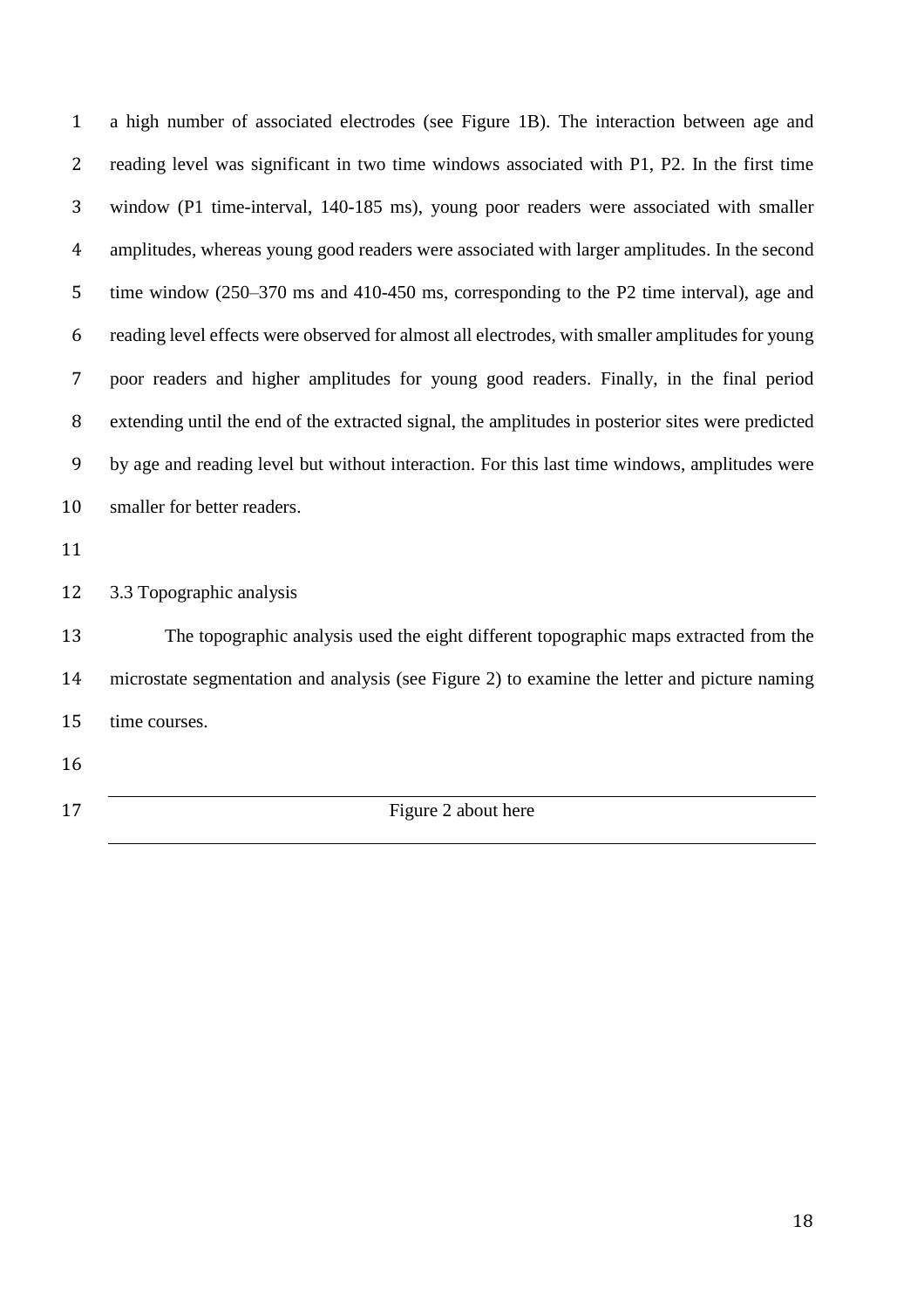

 *Figure 2.* Group-averaged ERPs (64 electrodes) for picture naming (panel A) from stimulus onset to 515 ms and for letter naming from stimulus onset to 490 ms. The temporal distribution of the topographic maps was revealed by the microstates analysis with 92% of total explained variance for picture naming and 97% for letter naming. Template maps for the eight stable microstates are displayed with positive values in red and negative values in blue.

 The effects of age and reading level on each of the microstates elicited along the time course of each task were analyzed with a hierarchical regression approach, with age at step 1 and reading level at step 2 (see Table 2 and Figure 3). The analysis was also run the other way around, with reading level at step 1 and age at step 2 revealing that reading level does predict topographic variance if considered alone but does not account for topographic variance beyond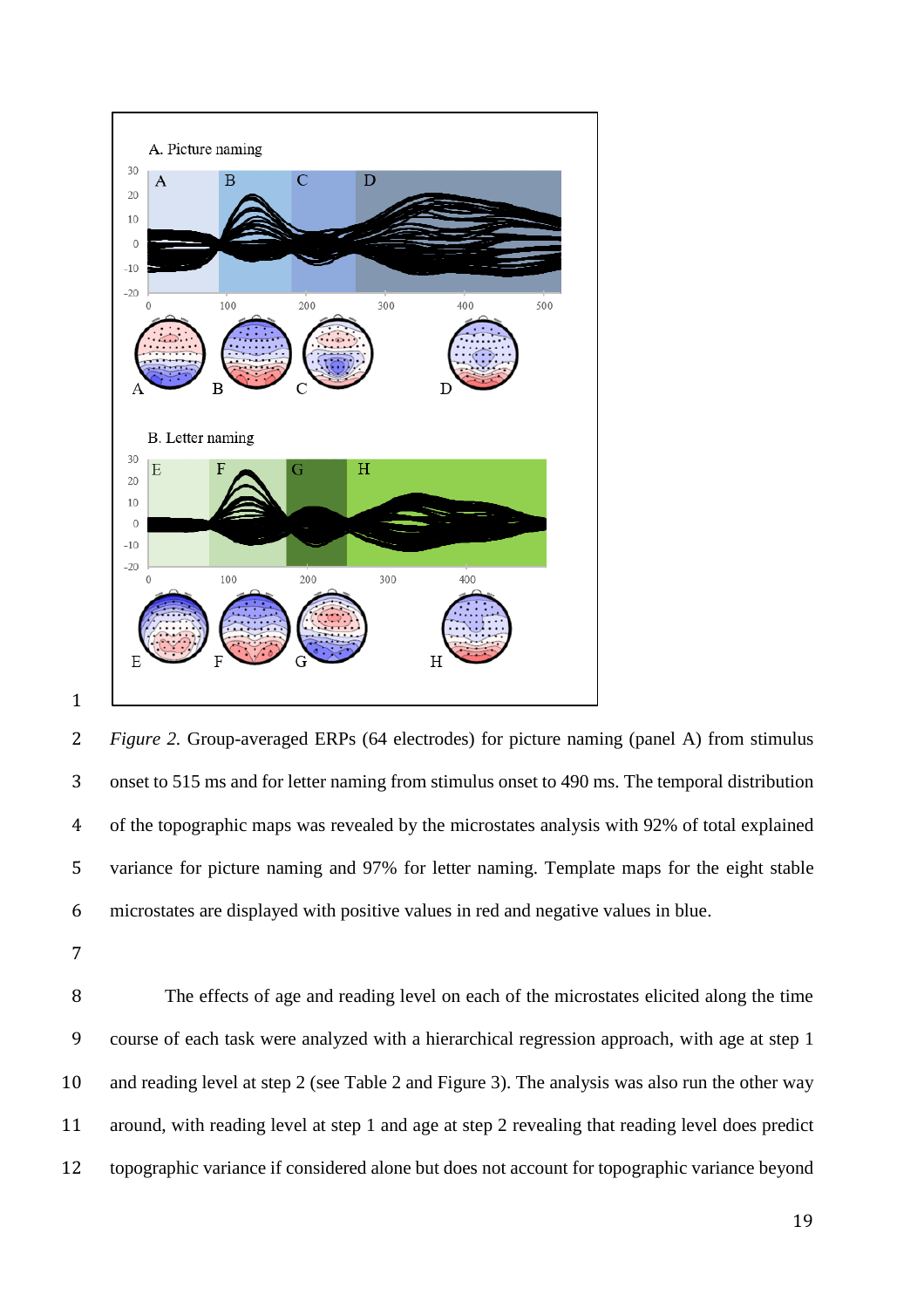the contribution of age (does not add explained variance when age is taken into account first). Overall, age predicts most of the topographic variance. Specifically, age predicts topographic variance from P1 to the end of the analyzed period in picture naming, but in time-intervals corresponding to N170 and P2 components in letter naming.





 *Figure 3*. Effects of age and reading level on microstates for picture and letter naming tasks from stimulus onset to 515 ms. Periods of significant modulation of microstates by age are indicated with the brackets. As shown in Table 2 reading level did not predict the topographic variance beyond age. Positive values are shown in red and negative values in blue.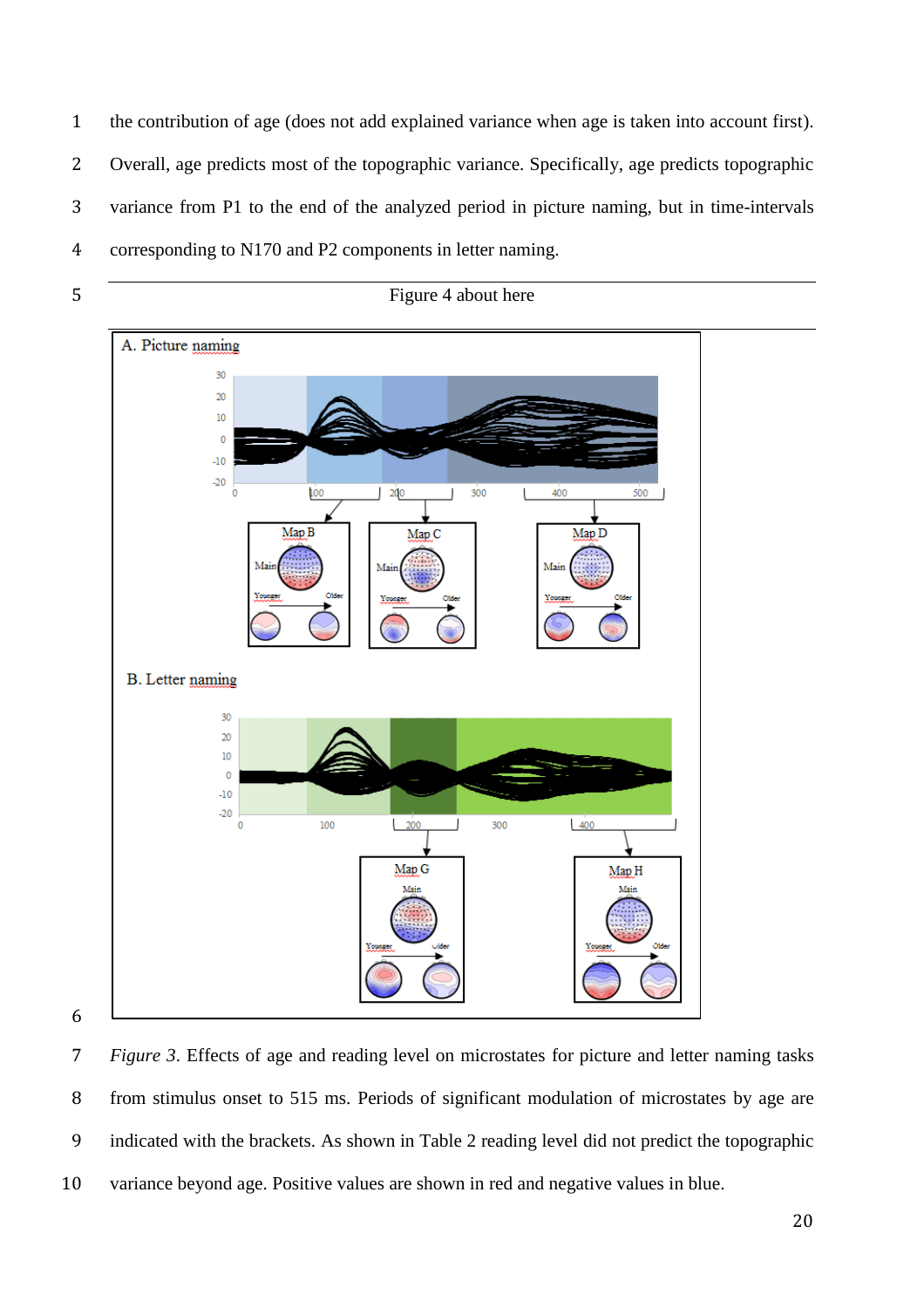2 Table 2. Hierarchical regression results on the topographic variance for each microstate with

| Map   | Independent variable | $R^2$ | $R^2$ change | β        | t         |
|-------|----------------------|-------|--------------|----------|-----------|
|       | Picture naming task  |       |              |          |           |
| Map A | $1. \text{Age}$      | .01   |              | $-0.28$  | $-0.51$   |
|       | 2. Reading level     | .01   |              | $-10.98$ | $-0.69$   |
| Map B | $1. \text{Age}$      | .21   |              | $-2.26$  | $-2.82**$ |
|       | 2. Reading level     | .22   | .01          | $-17.44$ | $-0.77$   |
| Map C | $1. \text{Age}$      | .12   |              | $-5.13$  | $-3.14**$ |
|       | 2. Reading level     | .12   |              | 37.99    | 0.41      |
| Map D | $1.$ Age             | .08   |              | 7.44     | $3.00**$  |
|       | 2. Reading level     | .08   |              | 37.55    | 0.37      |
|       | Letter naming task   |       |              |          |           |
| Map E | $1. \text{Age}$      | .02   |              | $-0.01$  | $-0.96$   |
|       | 2. Reading level     | .04   | .02          | $-0.47$  | $-1.54$   |
| Map F | $1. \text{Age}$      | .01   |              | $-0.00$  | $-0.49$   |
|       | 2. Reading level     | .02   | .01          | $-0.44$  | $-1.04$   |
| Map G | $1. \text{Age}$      | .08   |              | $-0.02$  | $-2.97**$ |
|       | 2. Reading level     | .08   |              | 0.17     | 0.54      |
| Map H | $1. \text{Age}$      | .02   |              | $-0.02$  | $-2.01*$  |
|       | 2. Reading level     | .03   | .01          | 0.43     | 1.06      |

3 age and reading level as predictors.

- 4
- 5

## 6 4. Discussion

 In this study, we took advantage of the information from EEG/ERP recordings taken during letter and picture naming tasks to specify the processing stages linked to naming as a function of reading level and age. Our results suggest that on the one hand, the entire time-course of letter processing is modulated by age. Reading level affected amplitudes in younger children only, but not in older children. On the other hand, picture naming undergoes specific changes in two time intervals, N1 and late P2. The first interval (N1, falling around 230 ms in children) has been previously associated with visuo-conceptual processes in picture naming (Indefrey, 2011). The second time-window falls on a (late) P2 component, which has previously been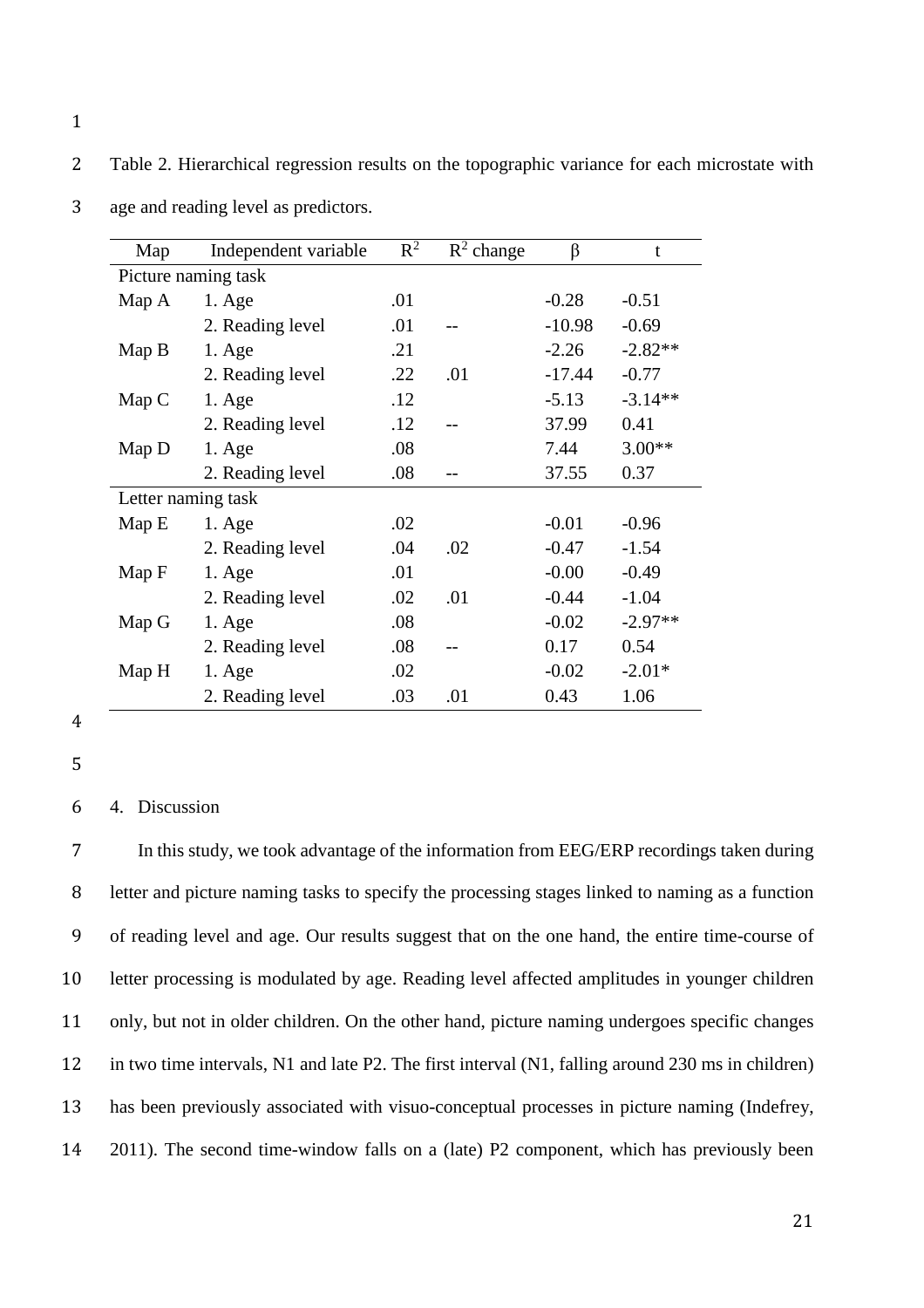associated with lexical processes. Crucially, the N1 time window in picture naming is specifically related to reading level, while the later time-window is equally related to age and reading level. In this section, we discuss the findings in relation to the issues raised at the beginning of this paper: (a) whether letter naming is similarly affected by age and reading level, and (b) whether picture naming is differentially affected by age and reading level. Finally, we consider several caveats that possibly limit the conclusions that can be drawn from this work.

- 
- 

#### 4.1 Letter naming

 Based on previous studies, we expected the entire letter-naming time course to be affected by age and reading level, without any specific effect on particular processing stages. The amplitude analysis revealed that age and reading level had general effects on the entire time course as early as 100 ms after stimulus presentation. The interaction between age and reading level was significant for the P1 and P2 components. Specifically, young good readers showed reduced amplitudes during letter processing compared to young poor readers. This might be due to the fact that younger children show more variance in their reading performance than older children do. Indeed, younger children in the present study vary from poor to advanced readers, whereas older children are mostly advanced readers. For the N1 component, older children (or better readers) showed larger amplitudes than younger children (or poorer readers). The N1 component is usually associated with letter specification identification, indicating letter name activation (Madec et al., 2012; Rey et al., 2009). Similar results were previously reported when comparing children who could or could not read (Maurer et al., 2006). The N1 amplitude has been shown to increase in children at the beginning of learning to read and seems to decrease with reading expertise (Brem et al., 2009; Maurer et al., 2011). In the present study children were included from the very beginning of reading acquisition (i.e. end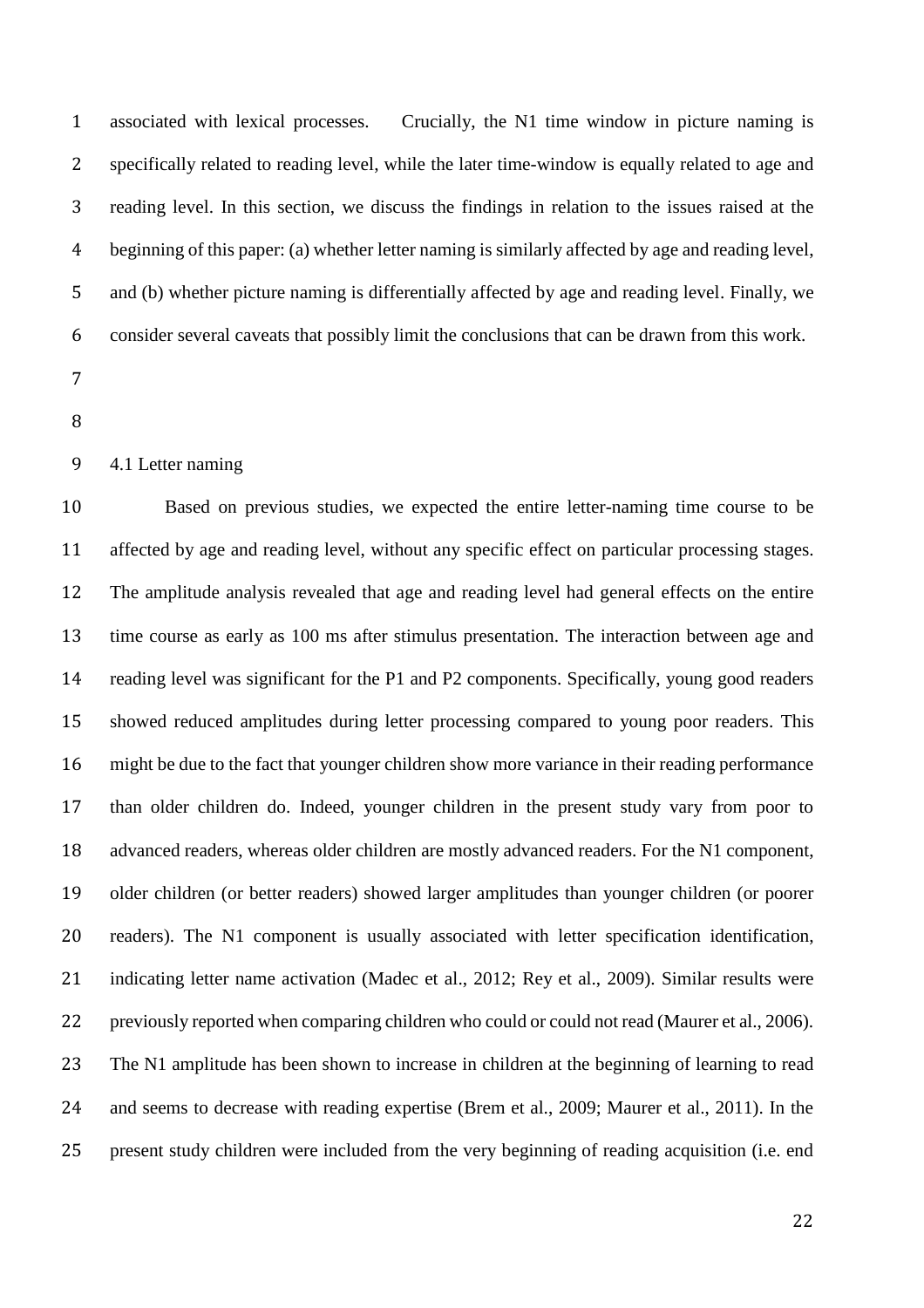of grade 1), which could explain that the results on the entire group is similar to Maurer and 2 colleagues  $2006^2$ .

 The microstate analysis took a step further, revealing that only age predicted the topographic variance during letter naming, specifically for the N1 and P2 components. As no previous studies that recorded ERPs during letter naming performed such a topographic analysis, we had no specific hypothesis regarding the microstates elicited during the letter naming time course. We found that the N1 and P2 components appear to be associated with different microstates according to age. Overall, ERPs in older children yielded microstates with an activation of specific areas in central (for N1) and lateral (for P2) sites rather than a general activation of anterior and central or parietal sites, as observed in younger children. The results show topographic changes similar to those reported in previous studies using letters. The N1 topography of younger children in the present study is close to the early N1 topography found in first graders in previous studies (Eberhard-Moscicka et al., 2016). Similarly, older children in our older group present a topography similar to the one found in adults in previous studies (Eberhard-Moscicka et al., 2016). The P2 component in letter naming is usually associated with phonological code retrieval (Madec et al., 2012; Rey et al., 2009). For this component, all participants showed parietal positivity as well as frontal and central negativity. However, as children age, they show reduced activation of all sites and specific bi-hemispheric parietal activation.

 Taken together, the results on letter naming indicate that age and reading level have similar effects on amplitudes but that age only predicts topographic variance. Overall, younger children with a poor reading level show greater neural recruitment during letter naming, suggesting that letter naming is less automatized and more difficult for them than for children

 $\overline{\phantom{a}}$ 

 We also performed the analyses removing the youngest children of the sample (i.e. below 7;6 years old, n=10) we found a decrease in the N1 amplitudes as reported by previous studies comparing readers at different developmental ages.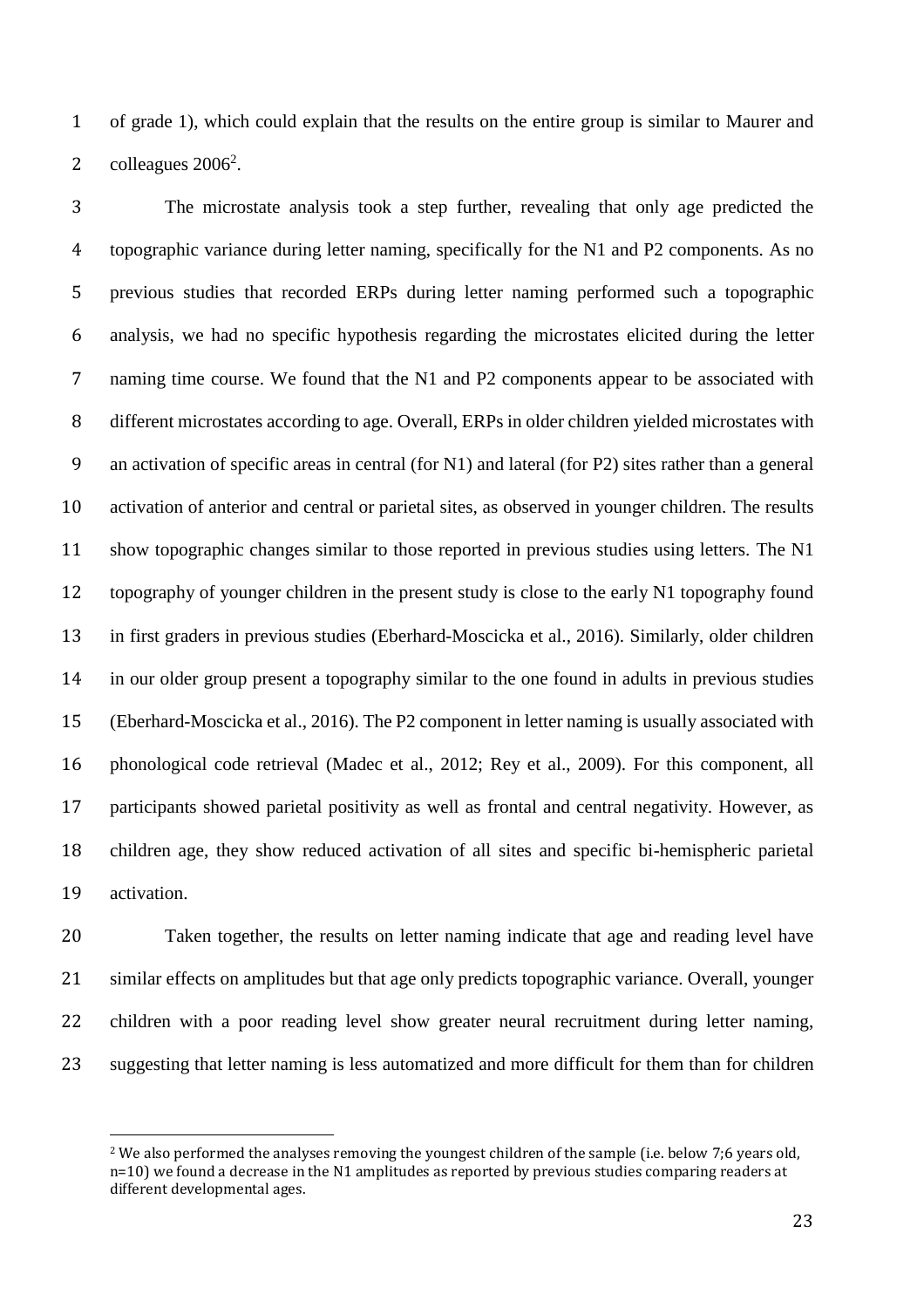1 at the same age with a better reading level (Durston & Casey, 2006). This outcome aligns with the previous behavioral literature suggesting that letter processing automaticity develops during the first years in which children learn to read (Papadopoulos et al., 2016; Savage et al., 2007; Scarborough, 1998; van den Bos et al., 2002). It should be noted that changes in EEG topographies are typically interpreted as reflecting changes in the underlying source configuration of the scalp potentials. The present results advocate for a more nuanced interpretation. Indeed, the type of analysis used in the present study does not allow to state whether the topographic change is observed because of shifts in processing stages due to differences in processing speed between younger and older children or whether it is observed because of changes in the source configuration of the scalp potentials.

### 4.2 Picture processing

 Differently from letter naming, age and reading level were associated with specific time- windows in picture naming. On ERP amplitudes, the results of the present study revealed independent age and reading level effects on the picture naming time course, in line with results reported in Cohen et al. (2018). Crucially for our purpose here, reading level is specifically related to amplitude differences in the N1 time-interval, whereas both reading level and age are related to amplitudes in the late P2 time interval. This result advocates for a larger and earlier effect of reading level than age in picture naming. In picture naming, N1 is usually associated with lexical concept retrieval, and P2 with lemma selection or lexico-semantic retrieval (Aristei et al., 2011; Costa et al., 2009; Indefrey, 2011; Maess et al., 2012; Laganaro et al., 2012). Taken together, the results on ERP amplitudes suggest that age is specifically related to lexical- semantic processes and reading level is already related to picture naming during visuo- conceptual processing stages. The close ties between naming and reading were previously reported with the implication of the VWFA in both tasks (Dehaene-Lambertz et al., 2018; Vogel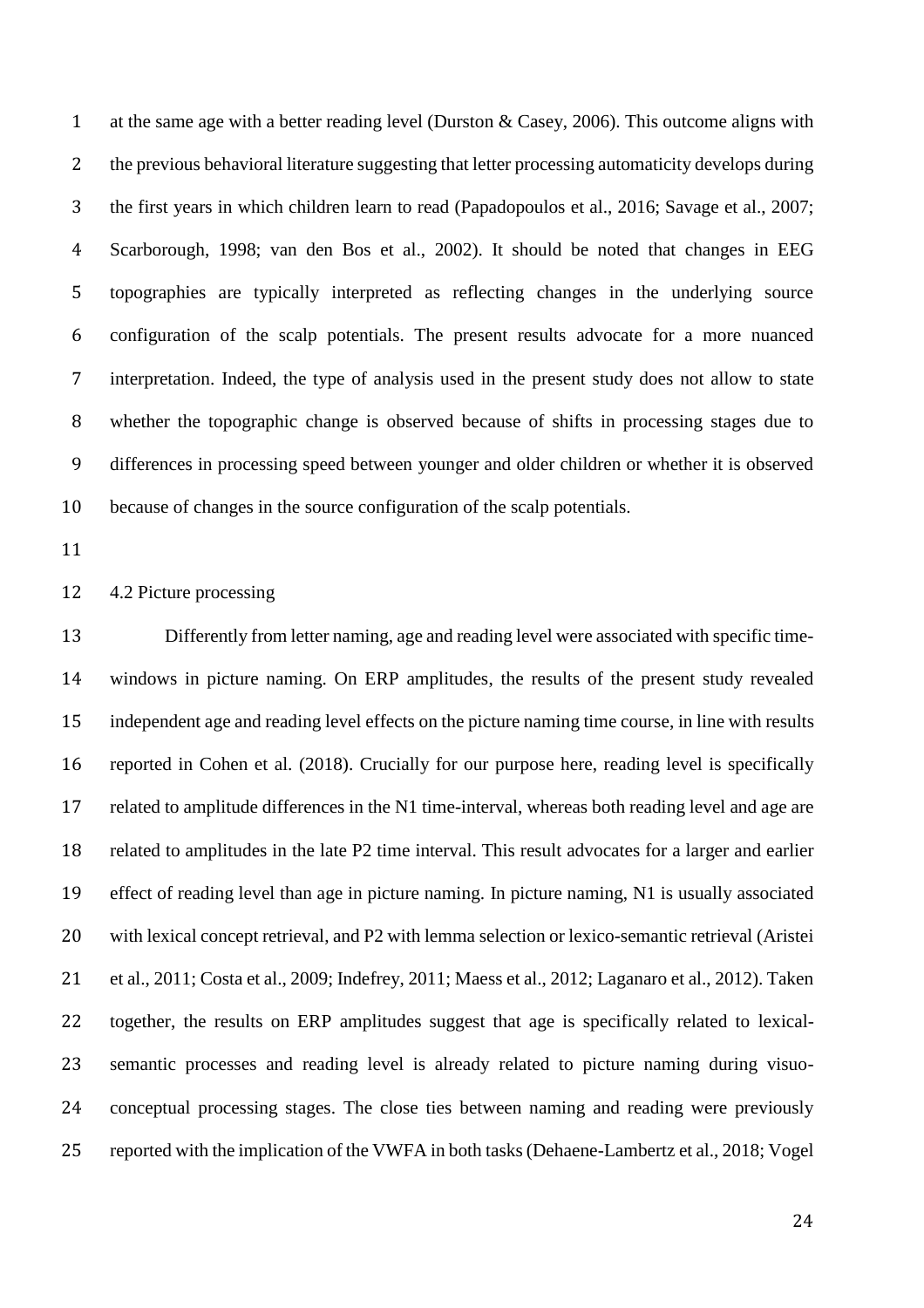et al., 2012, 2014). Of importance, the VWFA literature stated on the independence of age and reading level, as illiterate adults do not show activation in the VWFA when confronted to print (Dehaene et al., 2015). Our results suggest that the N1 component in picture naming is specifically linking reading acquisition and naming performance, independently of age. The N1 5 component has previously been associated with the activation of the VWFA (Brem et al., 2006; Proverbio, Zotto, & Zani, 2006). Moreover, it has been shown that the VWFA develops by recruiting neuronal areas previously dedicated to object recognition (Dehaene-Lambertz et al., 2018; McClandiss et al., 2003). Thus, modulations of the N1 component during picture naming seem to be related to changes in the activation of the VWFA with reading acquisition.

 A further step was taken with the topographic analysis. First, it revealed that only age was accounting for the topographic variance during naming for both letters and pictures. Second, it allowed a better understanding of unexpected effects on the amplitude analysis. As described above, the amplitude analysis revealed higher amplitudes for N1 and P2 among advanced readers. This pattern was unexpected as older participants usually show lower amplitudes. Lower amplitudes could be interpreted as the result of higher automaticity during a task (Durston & Casey, 2006), or as the result of anatomical changes at scalp as the skull grows. In the present study, the topographic analysis allowed a better understanding of this difference in amplitudes by revealing that older children display a different topography during the N1 and P2 components compared to younger children. We observed a complete shift from frontal activation in younger children to parietal positivity in older children in the N1 time- interval. For each of the three topographic maps younger and older children display topographies which have been reported in shifted time-windows in younger and older children (see Laganaro et al. 2015), compatible with faster processing speed in older children or with processes closer to adults in this group. We observed a similar shift in the P2 time-interval, with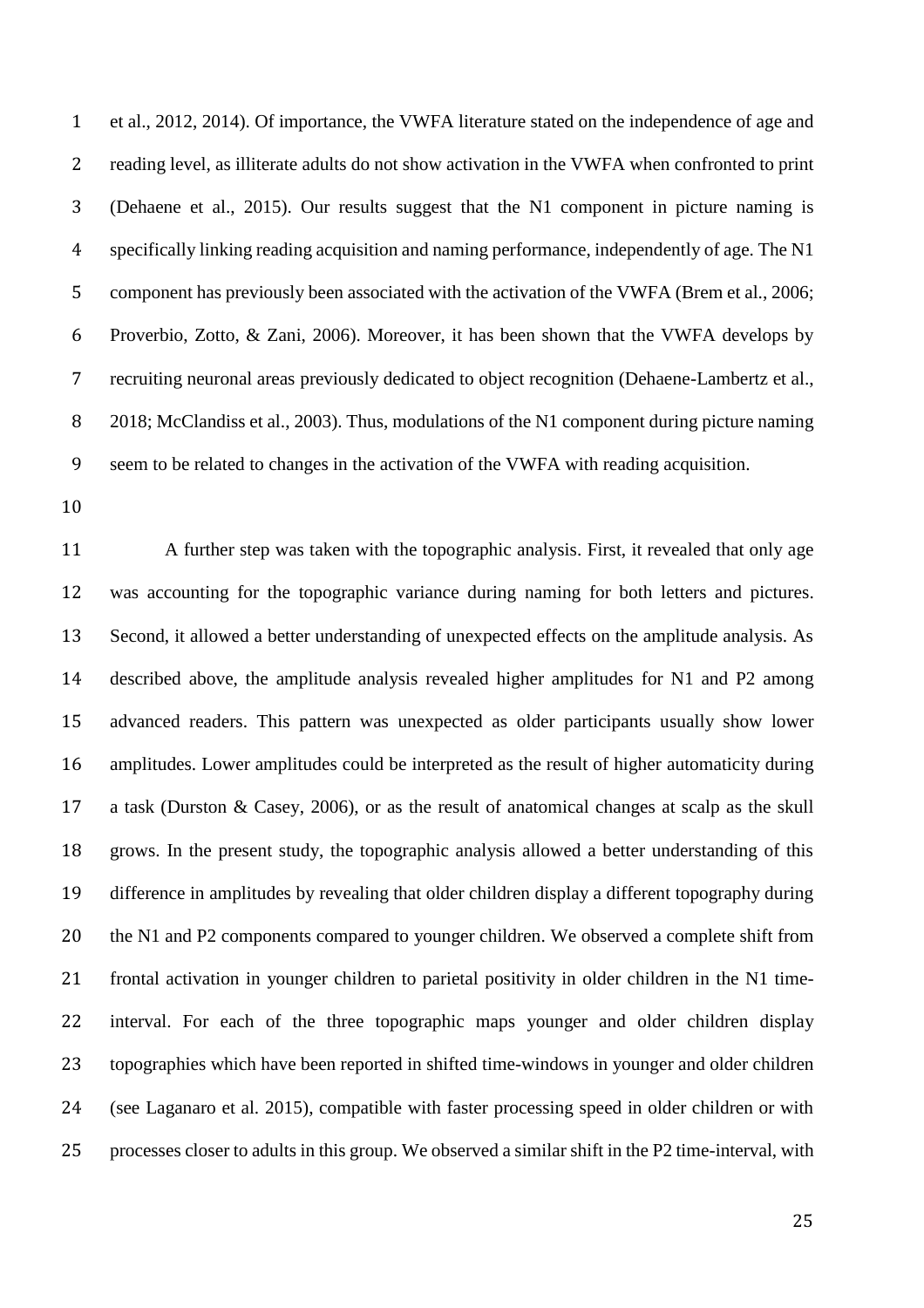again different topographies for younger and older children. Interestingly, the microstate for 2 older children at the end of P2 time-interval is similar to the microstate usually associated with pre-articulatory processes (see for instance Laganaro, 2017; Jouen, Lancheros & Laganaro, 2020). This suggests that the difference in microstates here is related to the fact that older children are faster at naming pictures than younger children are. Younger children display the same topography during the entire P2 time-interval whereas older children display two different topographies in this time-interval. As mentioned above, change in EEG topographies is usually interpreted as reflecting changes in the underlying source configuration of the scalp potentials. However, the present results do not allow to disentangle between this standard interpretation and an interpretation taking into account the difference in processing speed among children. The topographic change observed here could reflect changes in the underlying source configuration of the scalp potentials or could reflect similar topographies but differently distributed across the time-course due to a faster processing in older children.

 In summary, the results for picture naming suggest that picture processing is tied to reading efficiency in a specific time-window, namely the N1 component. The large effect of reading level on N1 indicates specific modulation of the visuo-conceptual processing stages as reading efficiency develops, independent of age. This specific reading level effect on N1 suggests that N1 might reflect the activation of the VWFA during picture naming.

4.3 Limitations

 The present findings must be considered in light of certain limitations. First, our interpretation of the results is based on models of the dynamics of picture- and letter-naming processing. However, these dynamics are estimated for adults; as the children in this study have longer reaction times, the processing stages may need to be rescaled (Roelofs & Shitova, 2016). For picture naming, adults are expected to complete visual-conceptual (during the first 190 ms),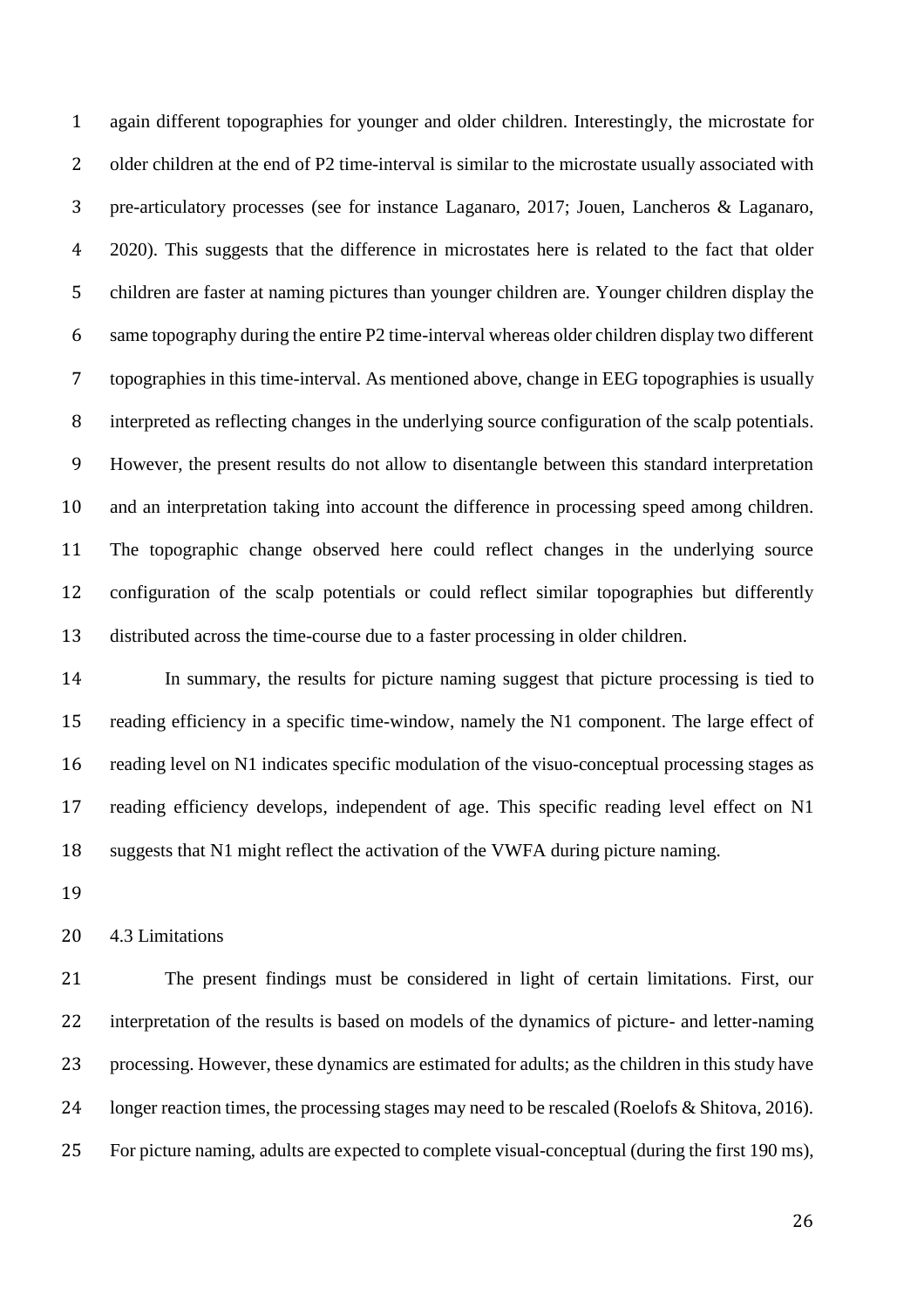lexical-semantic (from about 190–270 ms), lexical-phonological (from about 270–450 ms) and phonetic encoding (from about 450–600 ms; Indefrey, 2011). In our sample, the average reaction time for picture naming is 891 ms. Consequently, the dynamics of the processing of phonological code retrieval take place beyond the signal we analyzed (from about 550–700 ms). This long response times prevents us from discussing the "later" stages of the picture naming task. For letter naming, adults usually complete visual analysis during the first 150 ms, identify letters around 170 ms, and access phonological code around 250 ms after stimulus presentation (Madec et al., 2012; Rey et al., 2009). In our sample, the average reaction time for letter naming is 645 ms. Rescaling the dynamics of the processing would result in the N1 being delayed to around 200 ms and P2 being delayed to around 350 ms after stimulus onset. This would enable discussion of the phonological processes involved in letter naming.

 Second, our data are cross-sectional. We do not know if children identified as beginning reader in our study will still show a "beginning" reader topography for N1 during a picture naming task one or two years later or if they will progressively shift toward the profile corresponding to his/her age. Future studies should follow children from grades 2–5 and record EEG data on naming and reading processes. This would be one way to understand how age- related changes at the brain level interact (or not) with changes related to reading efficiency development.

5. Conclusion

 Our results suggest that the development of reading fluency has an effect on naming tasks, confirming the close ties between reading and naming, The effect of reading level can be distinguished from the effect of age, advocating for a relative independence of age and reading level. Of importance, reading level affects early components in picture naming whereas age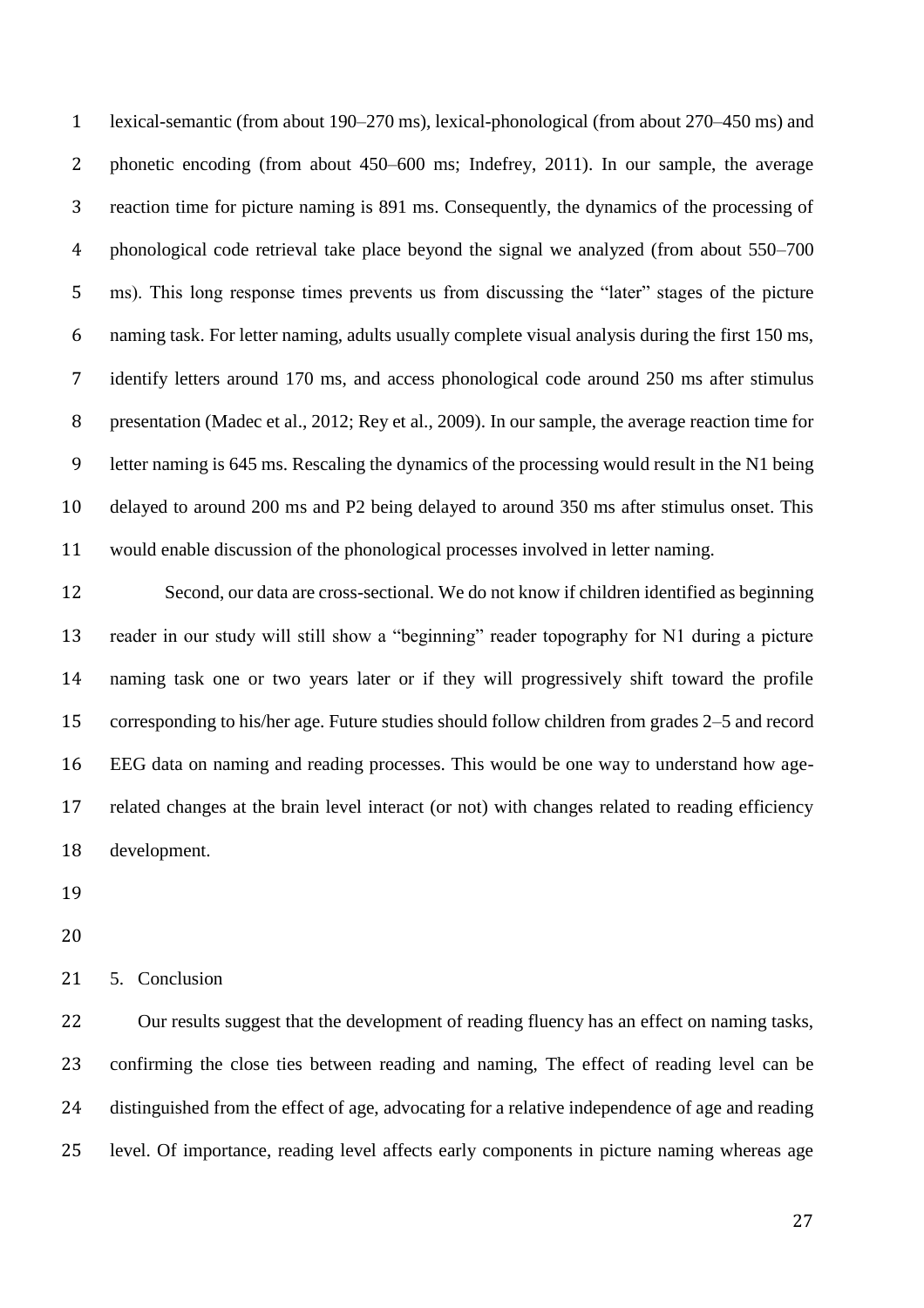| $\mathbf{1}$   | affects time-intervals beyond the P1/N1 complex. Picture and letter naming are not similarly |
|----------------|----------------------------------------------------------------------------------------------|
| $\overline{2}$ | modulated by reading level and age. Our results suggest that picture naming continues to     |
| 3              | undergo specific changes throughout reading acquisition independently of age on visuo-       |
| 4              | conceptual and lexico-semantic processing stages. By contrast, letter naming is modulated by |
| 5              | age on its entire time-course with a reading level effect only in the youngest participants. |
| 6              |                                                                                              |
| 7              |                                                                                              |
| 8              | Acknowledgements                                                                             |
| 9              | This study was support by the SNSF grants 1000014_149595 and 100019_169768.                  |
| 10             | The STEN toolbox (http://www.unil.ch/line/home/menuinst/about-the-line/software--analysis-   |
| 11             | tools.html) was programmed by Jean-François Knebel (the Laboratory for Investigative         |
| 12             | Neurophysiology, Lausanne, Switzerland) and is supported by the Center for Biomedical        |
| 13             | Imaging of Geneva and Lausanne and the National Center of Competence in Research project     |
| 14             | SYNAPSY - The Synaptic Bases of Mental Disease (project no. 51AU40_125759).                  |
| 15             |                                                                                              |
| 16             |                                                                                              |
| 17             |                                                                                              |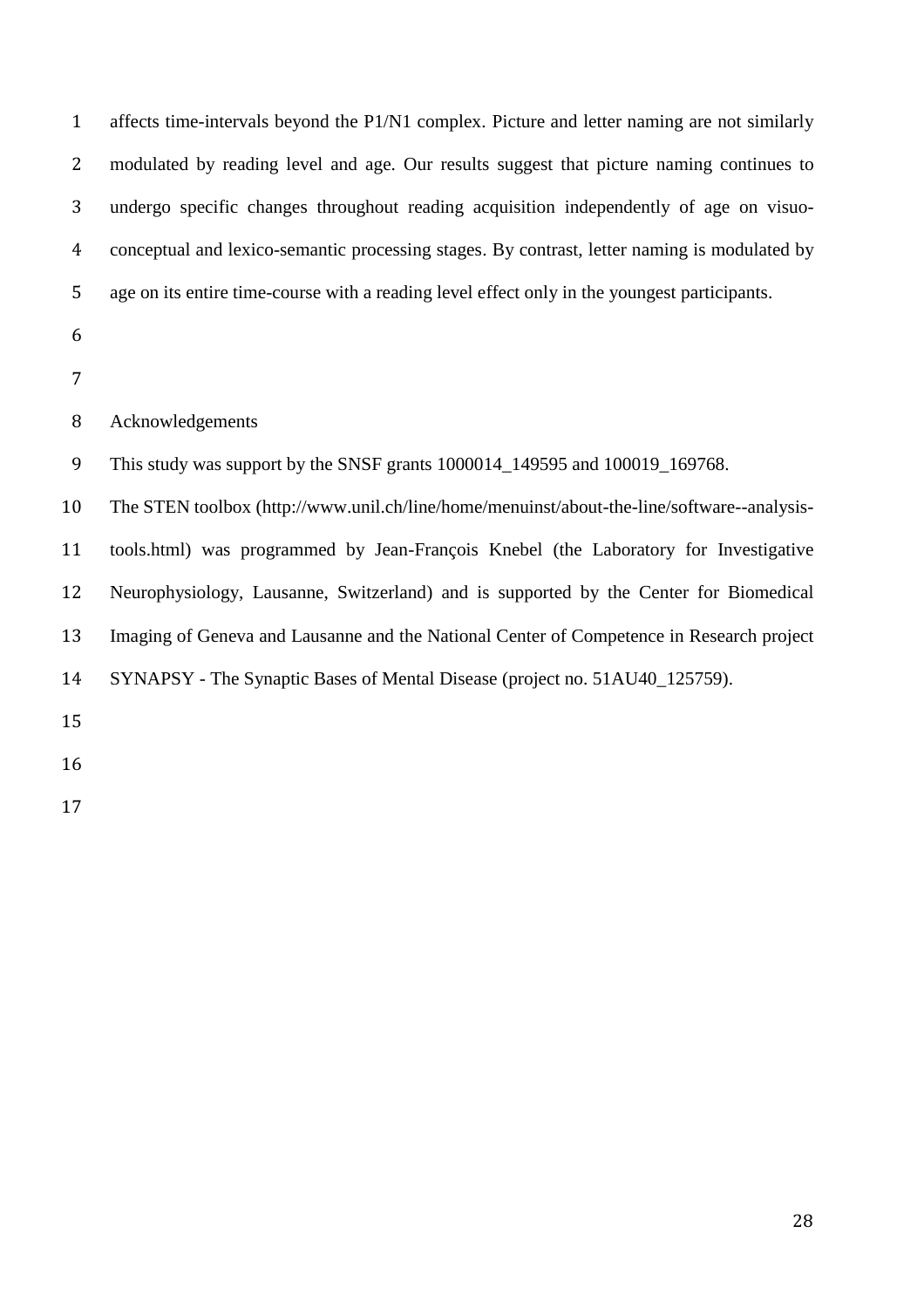| 2              | Alario, F. X., & Ferrand, L. (1999). A set of 400 pictures standardized for French: Norms for   |
|----------------|-------------------------------------------------------------------------------------------------|
| 3              | name agreement, image agreement, familiarity, visual complexity, image variability,             |
| $\overline{4}$ | and age of acquisition. Behavior Research Methods, Instruments, and Computers,                  |
| 5              | $31(3), 531-552.$                                                                               |
| 6              | Araújo, S., Inácio, F., Francisco, A., Faísca, L., Petersson, K. M., & Reis, A. (2011).         |
| 7              | Component processes subserving rapid automatized naming in dyslexic and non-                    |
| 8              | dyslexic readers. Dyslexia, $17(3)$ , $242-255$ .                                               |
| 9              | Araújo, S., Reis, A., Petersson, K. M., & Faísca, L. (2015). Rapid automatized naming and       |
| 10             | reading performance: A meta-analysis. Journal of Educational Psychology, 107(3),                |
| 11             | 868-883. https://doi.org/10.1037/edu0000006                                                     |
| 12             | Aristei, S., Melinger, A., & Abdel Rahman, R. (2011). Electrophysiological chronometry of       |
| 13             | effects in<br>language production. Journal of Cognitive<br>semantic<br>context                  |
| 14             | Neuroscience, 23(7), 1567-1586.                                                                 |
| 15             | Bonin, P., Peereman, R., Malardier, N., Méot, A., & Chalard, M. (2003). A new set of 299        |
| 16             | pictures for psycholinguistic studies: French norms for name agreement, image                   |
| 17             | agreement, conceptual familiarity, visual complexity, image variability, age of                 |
| 18             | acquisition, and naming latencies. Behavior Research Methods, Instruments, and                  |
| 19             | Computers, 35(1), 158-167.                                                                      |
| 20             | Brem, S., Bucher, K., Halder, P., Summers, P., Dietrich, T., Martin, E., & Brandeis, D. (2006). |
| 21             | Evidence for developmental changes in the visual word processing network beyond                 |
| 22             | adolescence. Neuroimage, 29(3), 822-837.                                                        |
| 23             |                                                                                                 |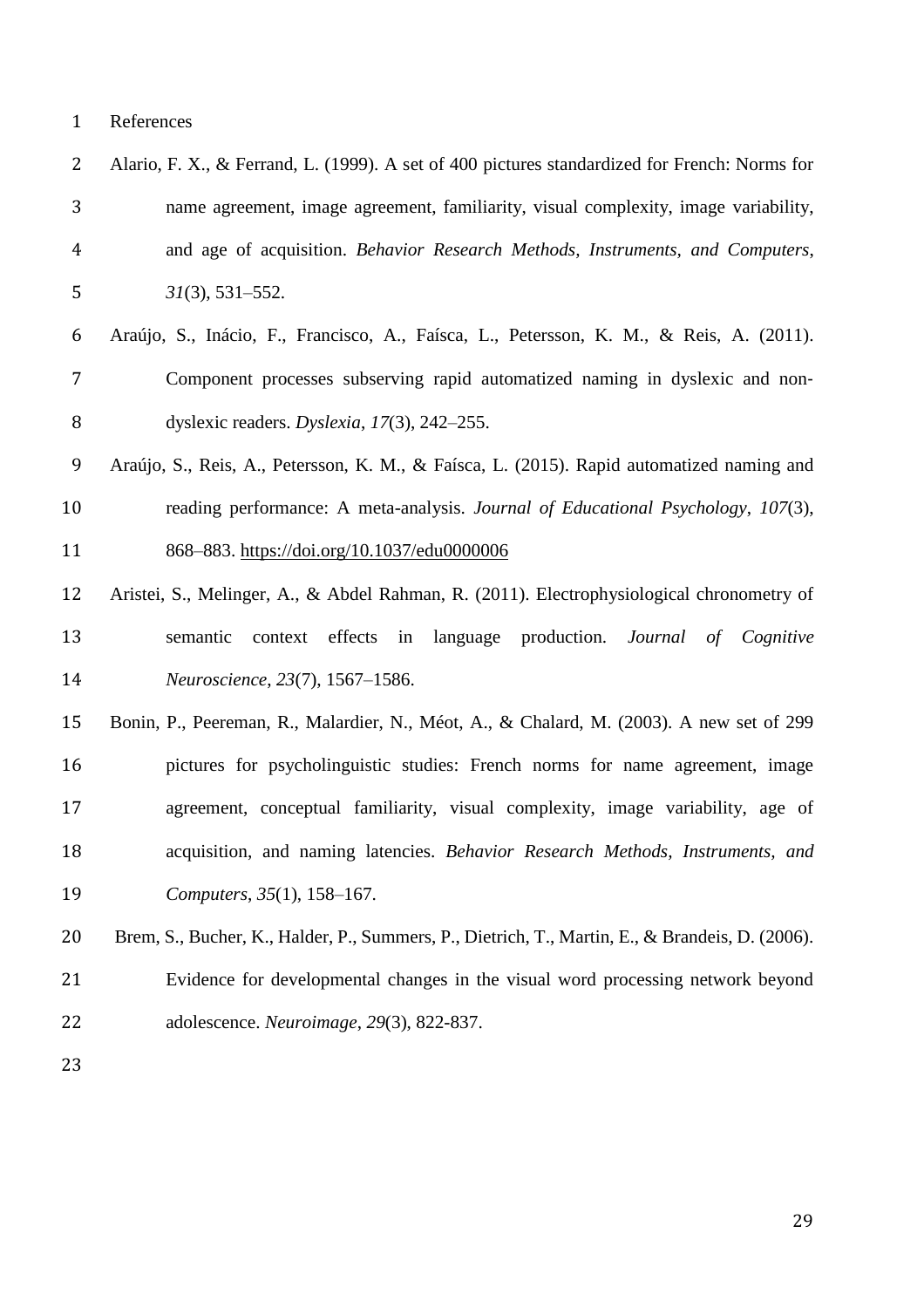| $\mathbf{1}$   | Brunet, D., Murray, M. M., & Michel, C. M. (2011). Spatiotemporal analysis of multichannel         |
|----------------|----------------------------------------------------------------------------------------------------|
| $\overline{2}$ | EEG: CARTOOL. Computational Intelligence and Neuroscience, 2011, 25–39.                            |
| 3              | https://doi.org/10.1155/2011/813870                                                                |
| 4              | Ciesielski, K. T., Harris, R. J., & Cofer, L. F. (2004). Posterior brain ERP patterns related to   |
| 5              | the go/no-go task in children. <i>Psychophysiology</i> , $41(6)$ , 882–892.                        |
| 6              | Clayton, F. J., West, G., Sears, C., Hulme, C., & Lervåg, A. (2020). A longitudinal study of       |
| 7              | early reading development: letter-sound knowledge, phoneme awareness and ran, but                  |
| 8              | not letter-sound integration, predict variations in reading development. Scientific                |
| 9              | Studies of Reading, 24(2), 91-107.                                                                 |
| 10             | Cohen, L., & Dehaene, S. (2004). Specialization within the ventral stream: The case for the        |
| 11             | visual word form area. Neuroimage, 22(1), 466-476.                                                 |
| 12             | Cohen, M., Mahé, G., Laganaro, M., & Zesiger, P. (2018). Does the relation between Rapid           |
| 13             | Automatized Naming and reading depend on age or on reading level? A behavioral and                 |
| 14             | ERP<br>Frontiers<br>Human<br>73.<br>study.<br>in<br>Neuroscience,<br>12,                           |
| 15             | https://doi.org/10.3389/fnhum.2018.00073                                                           |
| 16             | Costa, A., Strijkers, K., Martin, C., & Thierry, G. (2009). The time course of word retrieval      |
| 17             | revealed by event-related brain potentials during overt speech. Proceedings of the                 |
| 18             | National Academy of Sciences, 106(50), 21442-21446.                                                |
| 19             | Dehaene, S. (2014). Reading in the brain revised and extended: Response to comments. Mind          |
| 20             | and Language, 29(3), 320-335.                                                                      |
| 21             | Dehaene, S., & Cohen, L. $(2011)$ . The unique role of the visual word form area in                |
| 22             | reading. Trends in Cognitive Sciences, 15(6), 254–262.                                             |
| 23             | Dehaene, S., Cohen, L., Morais, J., & Kolinsky, R. (2015). Illiterate to literate: Behavioural and |
| 24             | cerebral changes induced by reading acquisition. Nature Reviews Neuroscience, 16(4),               |
| 25             | 234-244.                                                                                           |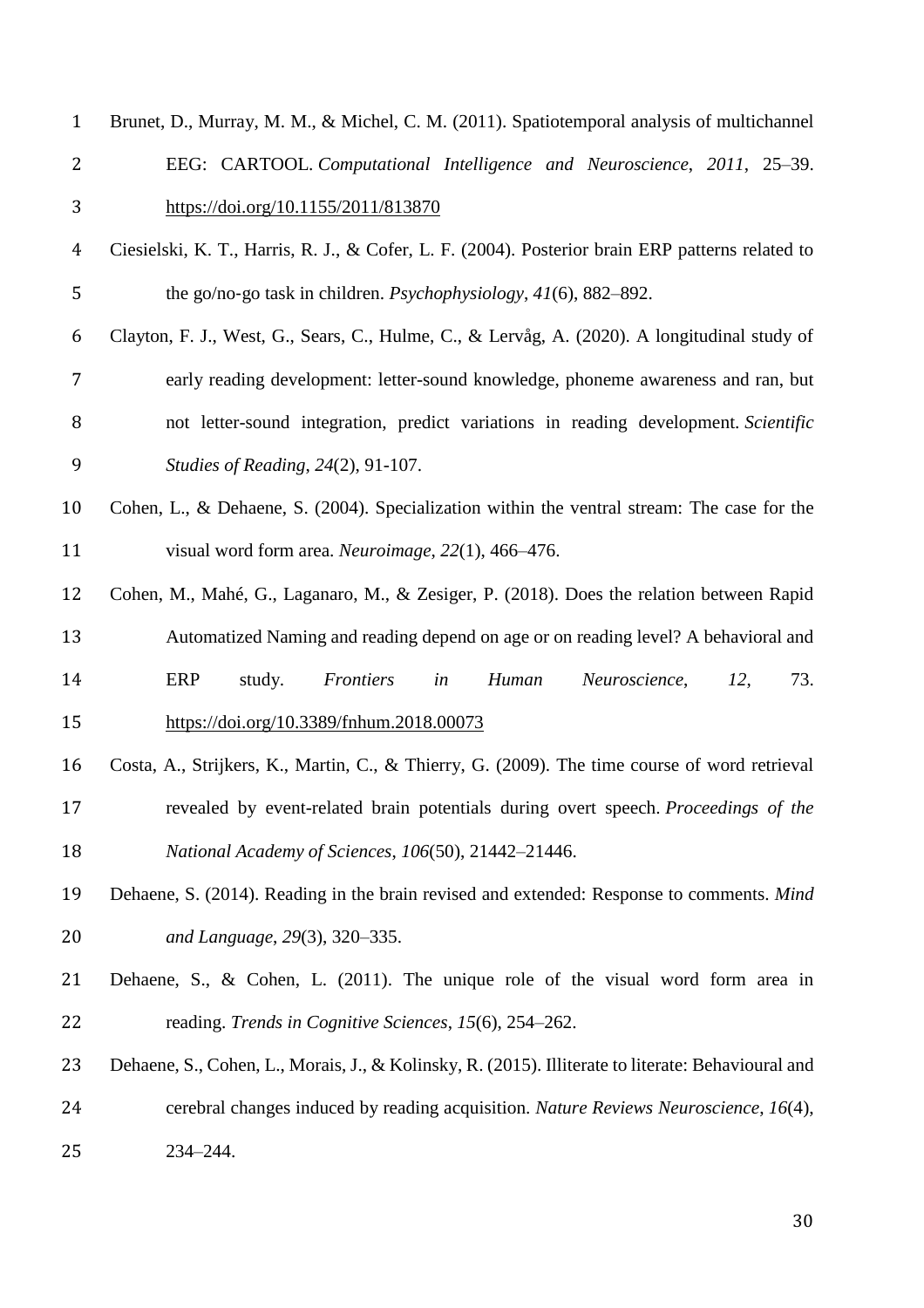| $\mathbf{1}$   | Dehaene-Lambertz, G., Monzalvo, K., & Dehaene, S. (2018). The emergence of the visual word      |
|----------------|-------------------------------------------------------------------------------------------------|
| 2              | form: Longitudinal evolution of category-specific ventral visual areas during reading           |
| 3              | acquisition. PLoS Biology, 16(3), e2004103.                                                     |
| $\overline{4}$ | Denckla, M. B., & Rudel, R. G. (1976). Rapid 'automatized' naming (RAN): Dyslexia               |
| 5              | differentiated from other learning disabilities. Neuropsychologia, 14(4), 471–479.              |
| 6              | Dietrich, J. A., & Brady, S. A. (2001). Phonological representations of adult poor readers: An  |
| 7              | investigation of specificity and stability. Applied Psycholinguistics, 22(3), 383–418.          |
| 8              | Durston, S., & Casey, B. J. (2006). What have we learned about cognitive development from       |
| 9              | neuroimaging? Neuropsychologia, 44(11), 2149-2157.                                              |
| 10             | Eberhard-Moscicka, A. K., Jost, L. B., Fehlbaum, L. V., Pfenninger, S. E., & Maurer, U. (2016). |
| 11             | Temporal dynamics of early visual word processing—early versus late N1 sensitivity in           |
| 12             | children and adults. Neuropsychologia, 91(1), 509–518.                                          |
| 13             | Ehri, L. C. (1998). Grapheme–phoneme knowledge is essential for learning to read words in       |
| 14             | English. In J.L. Metsala & L.C. Ehri (Eds.), Word recognition in beginning literacy (pp.        |
| 15             | 3-40). Routledge.                                                                               |
| 16             | Ehri, L. C. (2014). Orthographic mapping in the acquisition of sight word reading, spelling     |
| 17             | memory, and vocabulary learning. Scientific Studies of Reading, 18(1), 5–21.                    |
| 18             | Fargier, R., Bürki, A., Pinet, S., Alario, F. X., & Laganaro, M. (2018). Word onset phonetic    |
| 19             | artifacts<br>production<br>EEG<br>properties<br>speech<br>and<br>motor<br>in                    |
| 20             | recordings. <i>Psychophysiology</i> , 55(2), e12982.                                            |
| 21             | Furnes, B., & Samuelsson, S. (2011). Phonological awareness and rapid automatized naming        |
| 22             | predicting early development in reading and spelling: Results from a cross-linguistic           |
| 23             | longitudinal study. Learning and Individual differences, 21(1), 85-95.                          |
| 24             | Gómez-Velázquez, F. R., González-Garrido, A. A., & Vega-Gutiérrez, O. L. (2013). Naming         |
| 25             | abilities and orthographic recognition during childhood an event-related brain potentials       |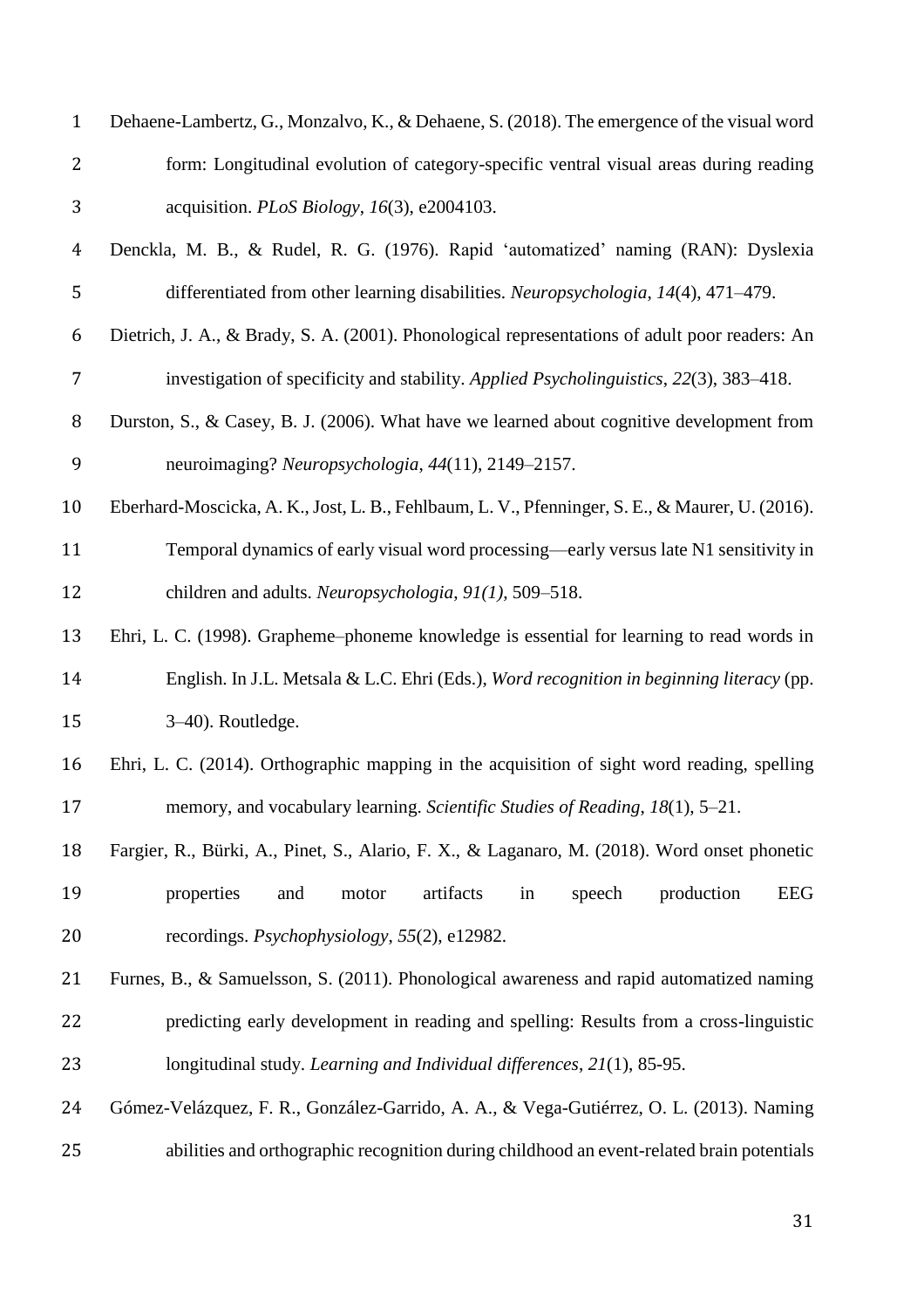study. *International Journal of Psychological Studies*, *5*(1), 55-68. <http://dx.doi.org/10.5539/ijps.v5n1p55>

- Greenham, S. L., & Stelmack, R. M. (2001). Event-related potentials and picture-word naming: effects of attention and semantic relation for children and adults. *Developmental Neuropsychology*, *20*(3), 619–638.
- Greenham, S. L., Stelmack, R. M., & van der Vlugt, H. (2003). Learning disability subtypes and the role of attention during the naming of pictures and words: An event-related potential analysis. *Developmental Neuropsychology*, *23*(3), 339–358.
- 9 Groppe, D. M., Urbach, T. P., & Kutas, M. (2011). Mass univariate analysis of event-related brain potentials/fields I: A critical tutorial review. *Psychophysiology*, *48*(12), 1711– 1725.
- Hogan, T. P., Catts, H. W., & Little, T. D. (2005). The relationship between phonological awareness and reading. *Language, speech, and hearing services in schools, 36*(4), 285- 293.
- Indefrey, P. (2011) The spatial and temporal signatures of word production components: A critical update. *Frontiers in Psychology*, *2*, 255.
- <https://doi.org/10.3389/fpsyg.2011.00255>
- Indefrey, P., & Levelt, W. J. (2004). The spatial and temporal signatures of word production components. *Cognition*, *92*(1–2), 101–144.
- Jacquier-Roux, M., Lequette, C., Pouget, G., Valdois, S., & Zorman, M. (2010). *BALE: batterie analytique du langage écrit (Written language analytic battery)*. Groupe Cogni-Sciences, Laboratoire de Psychologie et NeuroCognition.
- Jacquier-Roux, M., Valdois, S., & Zorman, M. (2005). *Odédys: Outil de dépistage des dyslexiques* (Odedys: Screening tool dyslexic).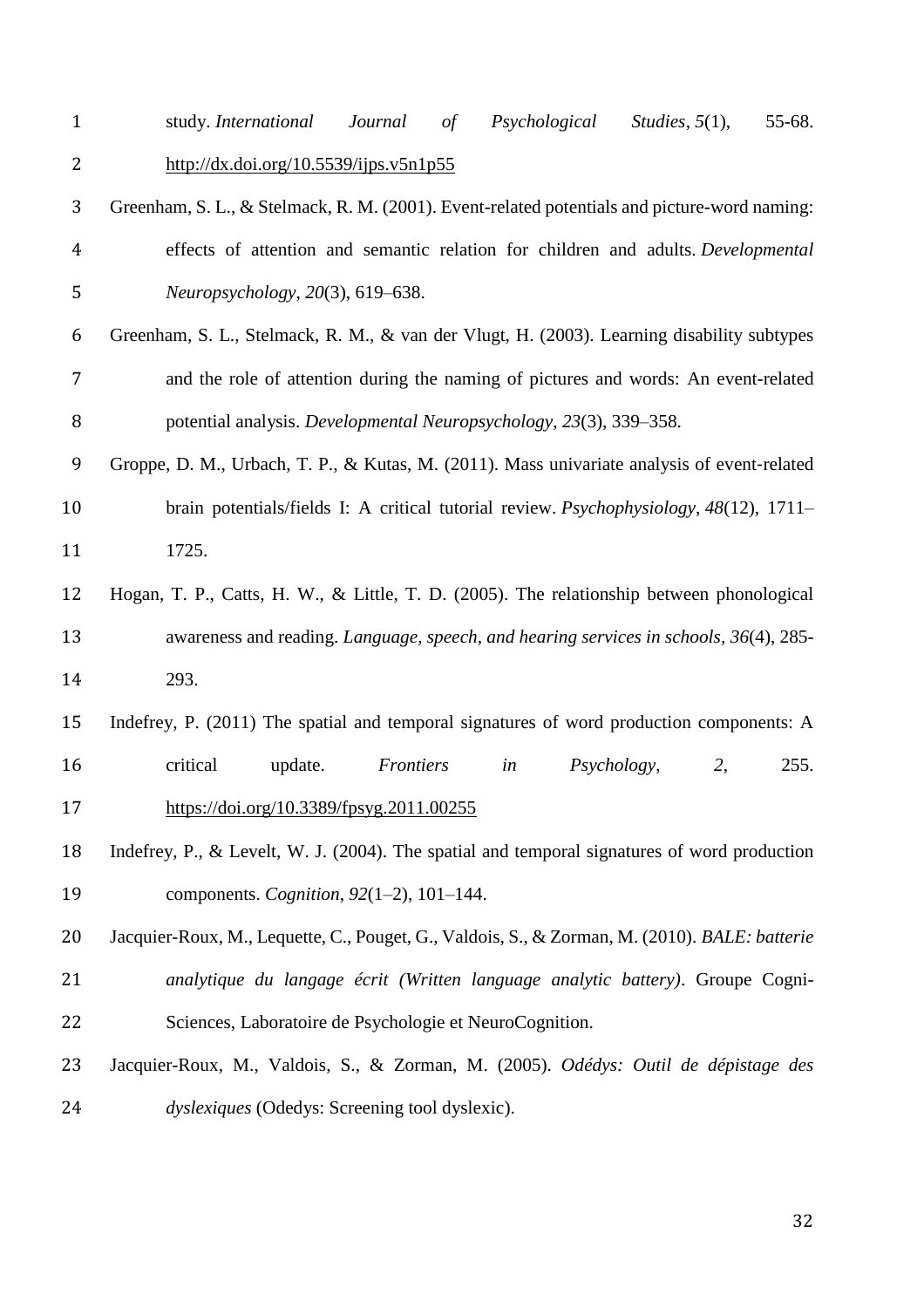| $\mathbf{1}$   | Katz, R. B. (1986). Phonological deficiencies in children with reading disability: Evidence from |
|----------------|--------------------------------------------------------------------------------------------------|
| $\overline{2}$ | an object-naming task. Cognition, 22(3), 225–257.                                                |
| 3              | Klauda, S. L., & Guthrie, J. T. (2008). Relationships of three components of reading fluency to  |
| $\overline{4}$ | reading comprehension. Journal of Educational Psychology, 100(2), 310-321.                       |
| 5              | Kirby, J. R., Georgiou, G. K., Martinussen, R., & Parrila, R. (2010). Naming speed and reading:  |
| 6              | From prediction to instruction. Reading Research Quarterly, 45(3), 341–362.                      |
| 7              | Kirby, J. R., Parrila, R. K., & Pfeiffer, S. L. (2003). Naming speed and phonological awareness  |
| 8              | as predictors of reading development. Journal of Educational Psychology, 95(3), 453-             |
| 9              | 464.                                                                                             |
| 10             | Koenig, T., Kottlow, M., Stein, M., & Melie-García, L. (2011). Ragu: A free tool for the         |
| 11             | analysis of EEG and MEG event-related scalp field data using global randomization                |
| 12             | statistics. Computational Intelligence and Neuroscience, 2011.                                   |
| 13             | Koenig, T., Stein, M., Grieder, M., & Kottlow, M. (2014). A tutorial on data-driven methods      |
| 14             | for statistically assessing ERP topographies. Brain Topography, 27(1), 72-83.                    |
| 15             | Lai, S. A., George Benjamin, R., Schwanenflugel, P. J., & Kuhn, M. R. (2014). The longitudinal   |
| 16             | relationship between reading fluency and reading comprehension skills in second-grade            |
| 17             | children. Reading and Writing Quarterly, 30(2), 116-138.                                         |
| 18             | Laganaro, M., & Perret, C. (2011). Comparing electrophysiological correlates of word             |
| 19             | production in immediate and delayed naming through the analysis of word age of                   |
| 20             | acquisition effects. Brain Topography, 24(1), 19–29.                                             |
| 21             | Laganaro, M., Tzieropoulos, H., Frauenfelder, U. H., & Zesiger, P. (2015). Functional and time-  |
| 22             | course changes in single word production from childhood to adulthood. NeuroImage,                |
| 23             | 111, 204–214. https://doi.org/10.1016/j.neuroimage.2015.02.027                                   |
| 24             | Laganaro, M., Valente, A., & Perret, C. (2012). Time course of word production in fast and       |
| 25             | slow speakers: A high density ERP topographic study. NeuroImage, 59(4), 3881-3888.               |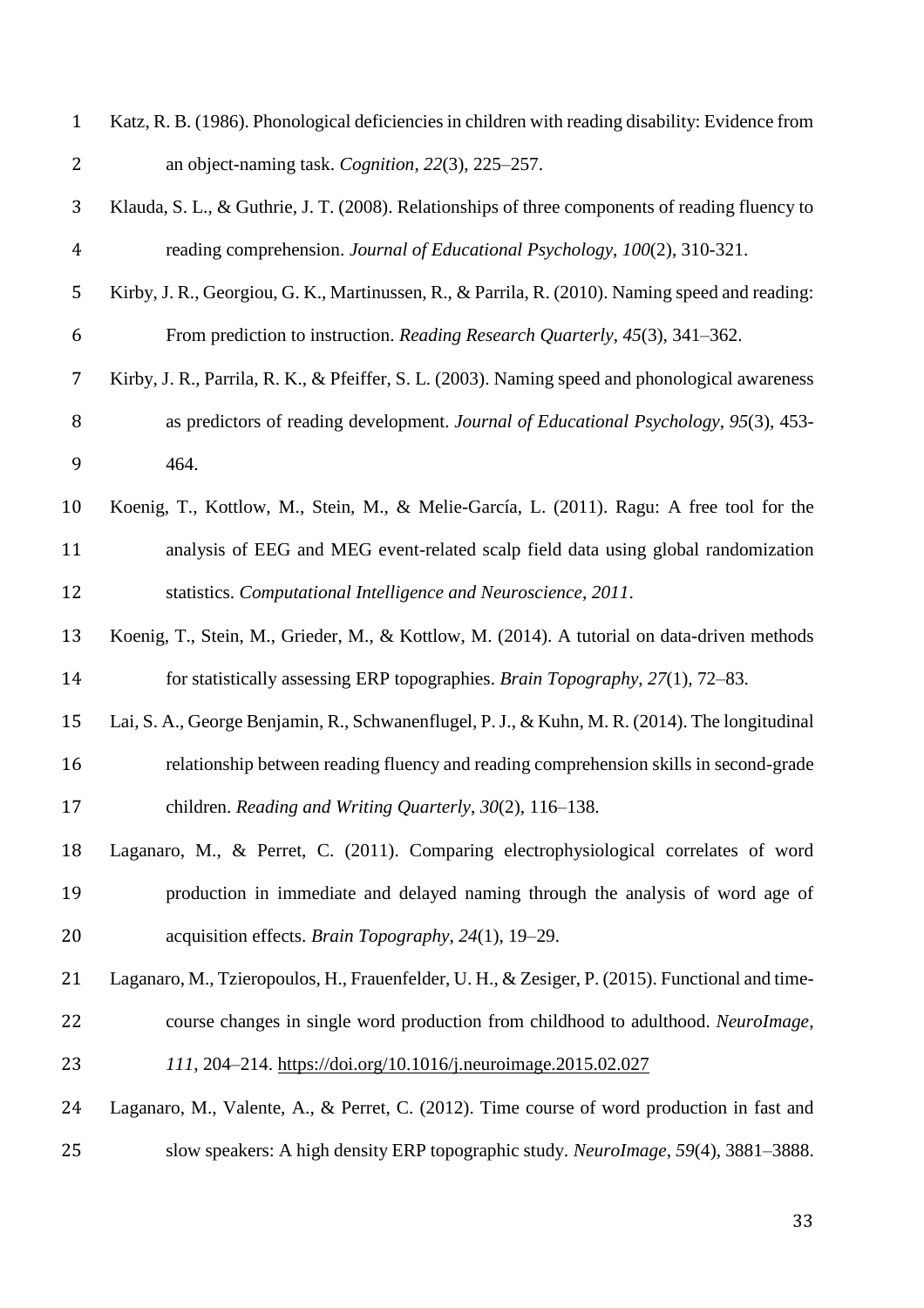| $\mathbf{1}$   | Landerl, K., & Wimmer, H. (2008). Development of word reading fluency and spelling in a           |
|----------------|---------------------------------------------------------------------------------------------------|
| 2              | 8-year<br>orthography:<br>follow-up.<br>Journal<br>of Educational<br>consistent<br>An             |
| 3              | Psychology, 100(1), 150-161.                                                                      |
| $\overline{4}$ | Madec, S., Rey, A., Dufau, S., Klein, M., & Grainger, J. (2012). The time course of visual letter |
| 5              | perception. Journal of Cognitive Neuroscience, 24(7), 1645–1655.                                  |
| 6              | Maess, B., Friederici, A. D., Damian, M., Meyer, A. S., & Levelt, W. J. (2002). Semantic          |
| 7              | category interference in overt picture naming: Sharpening current density localization            |
| 8              | by PCA. Journal of Cognitive Neuroscience, 14(3), 455–462.                                        |
| 9              | Maurer, U., Brandeis, D., & McCandliss, B. D. (2005). Fast, visual specialization for reading     |
| 10             | in English revealed by the topography of the N170 ERP response. Behavioral and Brain              |
| 11             | <i>Functions, 1(1), 13. https://doi.org/10.1186/1744-9081-1-13</i>                                |
| 12             | Maurer, U., Brem, S., Kranz, F., Bucher, K., Benz, R., Halder, P.,  & Brandeis, D. (2006).        |
| 13             | Coarse neural tuning for print peaks when children learn to read. Neuroimage, 33(2),              |
| 14             | 749-758.                                                                                          |
| 15             | McCandliss, B. D., Cohen, L., & Dehaene, S. (2003). The visual word form area: Expertise for      |
| 16             | reading in the fusiform gyrus. Trends in Cognitive Sciences, 7(7), 293–299.                       |
| 17             | McCrory, E. J., Mechelli, A., Frith, U., & Price, C. J. (2005). More than words: A common         |
| 18             | neural basis for reading and naming deficits in developmental dyslexia? Brain, 128(2),            |
| 19             | $261 - 267.$                                                                                      |
| 20             | Michel, C. M., Murray, M. M., Lantz, G., Gonzalez, S., Spinelli, L., & de Peralta, R. G. (2004).  |
| 21             | EEG source imaging. Clinical Neurophysiology, 115(10), 2195–2222.                                 |
| 22             | Michel, C. M., Thut, G., Morand, S., Khateb, A., Pegna, A. J., de Peralta, R. G.,  & Landis,      |
| 23             | T. (2001). Electric source imaging of human brain functions. Brain Research Reviews,              |
| 24             | $36(2-3), 108-118.$                                                                               |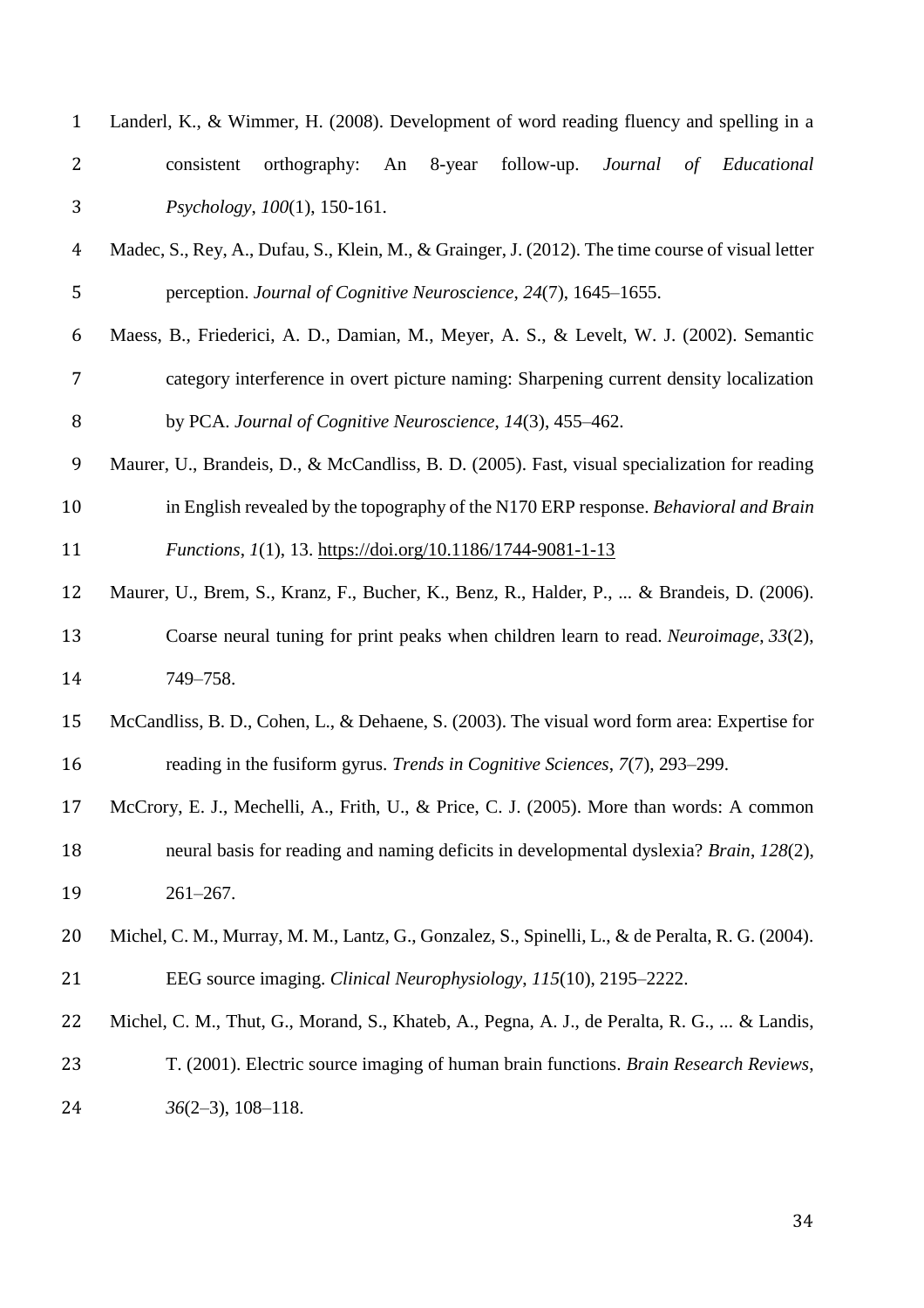| Nation, K. (2005). Picture naming and developmental reading disorders. Journal of Research |
|--------------------------------------------------------------------------------------------|
| in Reading, $28(1)$ , $28-38$ .                                                            |

- Nation, K., Clarke, P., Marshall, C. M., & Durand, M. (2004). Hidden language impairments in children: Parallels between poor reading comprehension and specific language impairment. *Journal of Speech, Language and Hearing Research*, *47*, 199–211.
- Nation, K., Marshall, C. M., & Snowling, M. J. (2001). Phonological and semantic contributions to children's picture naming skill: Evidence from children with developmental reading disorders. *Language and Cognitive Processes*, *16*(2–3), 241– 259.
- Oldfield, R. C. (1971). The assessment and analysis of handedness: The Edinburgh inventory. *Neuropsychologia*, *9*(1), 97–113.
- Ojima, S., Matsuba-Kurita, H., Nakamura, N., & Hagiwara, H. (2011). The acceleration of spoken-word processing in children's native-language acquisition: An ERP cohort study. *Neuropsychologia*, *49*(5), 790–799.
- Papadopoulos, T. C., Spanoudis, G. C., & Georgiou, G. K. (2016). How is RAN related to reading fluency? A comprehensive examination of the prominent theoretical accounts.

*Frontiers in Psychology*, *7*. <https://doi.org/10.3389/fpsyg.2016.01217>

- Perrin, F., Pernier, J., Bertnard, O., Giard, M. H., & Echallier, J. F. (1987). Mapping of scalp potentials by surface spline interpolation. *Electroencephalography and Clinical Neurophysiology*, *66*(1), 75–81.
- Porcaro, C., Ostwald, D., Hadjipapas, A., Barnes, G. R., & Bagshaw, A. P. (2011). The relationship between the visual evoked potential and the gamma band investigated by blind and semi-blind methods. *Neuroimage*, *56*(3), 1059–1071.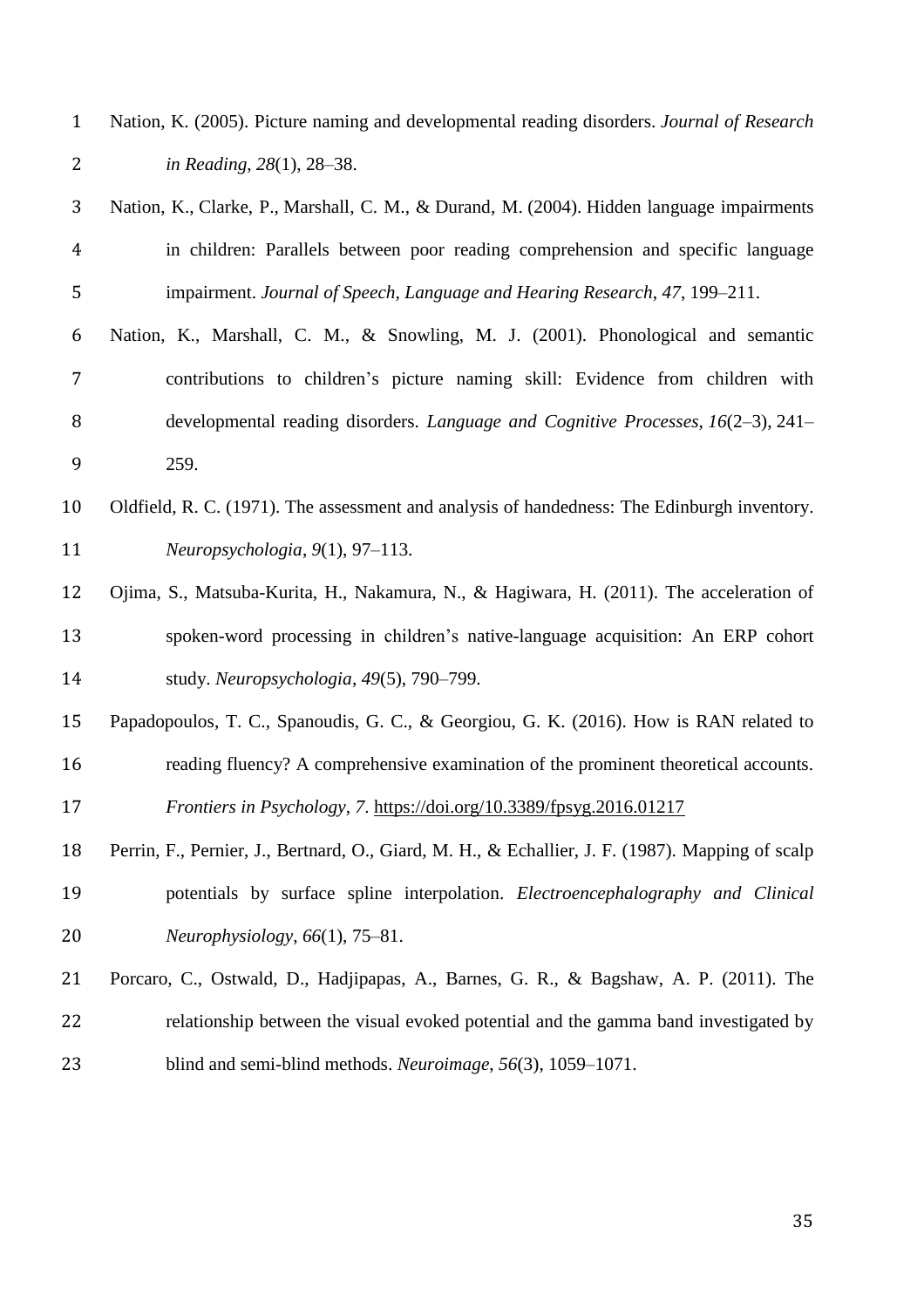| $\mathbf{1}$   | Protopapas, A. (2007). Check Vocal: A program to facilitate checking the accuracy and         |
|----------------|-----------------------------------------------------------------------------------------------|
| $\overline{2}$ | response time of vocal responses from DMDX. Behavior Research Methods, 39(4),                 |
| 3              | 859-862.                                                                                      |
| $\overline{4}$ | Proverbio, A. M., Zotto, M. D., & Zani, A. (2006). Greek language processing in naive and     |
| 5              | skilled readers: Functional properties of the VWFA investigated with ERPs. Cognitive          |
| 6              | Neuropsychology, 23(3), 355-375.                                                              |
| 7              | Rey, A., Dufau, S., Massol, S., & Grainger, J. (2009). Testing computational models of letter |
| 8              | perception with item-level event-related potentials. Cognitive Neuropsychology, 26(1),        |
| 9              | $7 - 22.$                                                                                     |
| 10             | Riès, S., Janssen, N., Burle, B., & Alario, F. X. (2013). Response-locked brain dynamics of   |
| 11             | word production. PloS One, 8(3). 10.1371/journal.pone.0058197                                 |
| 12             | Roelofs, A., & Shitova, N. (2017). Importance of response time in assessing the cerebral      |
| 13             | dynamics of spoken word production: Comment on Munding et al. (2016). Language,               |
| 14             | $32(8)$ ,<br>1064-1067.<br>Cognition,<br>Neuroscience,<br>and                                 |
| 15             | https://doi.org/10.1080/23273798.2016.1274415                                                 |
| 16             | Savage, R., Pillay, V., & Melidona, S. (2008). Rapid serial naming is a unique predictor of   |
| 17             | spelling in children. Journal of Learning Disabilities, 41(3), 235–250.                       |
| 18             | Scarborough, H. S. (1990). Very early language deficits in dyslexic children. Child           |
| 19             | Development, 61(6), 1728-1743.                                                                |
| 20             | Scarborough, H. S. (1998). Predicting the future achievement of second graders with reading   |
| 21             | disabilities: Contributions of phonemic awareness, verbal memory, rapid naming, and           |
| 22             | IQ. Annals of Dyslexia, 48(1), 115–136.                                                       |
| 23             | Shinkareva, S. V., Malave, V. L., Mason, R. A., Mitchell, T. M., & Just, M. A. (2011).        |
| 24             | Commonality of neural representations of words and pictures. Neuroimage, 54(3),               |
| 25             | 2418-2425.                                                                                    |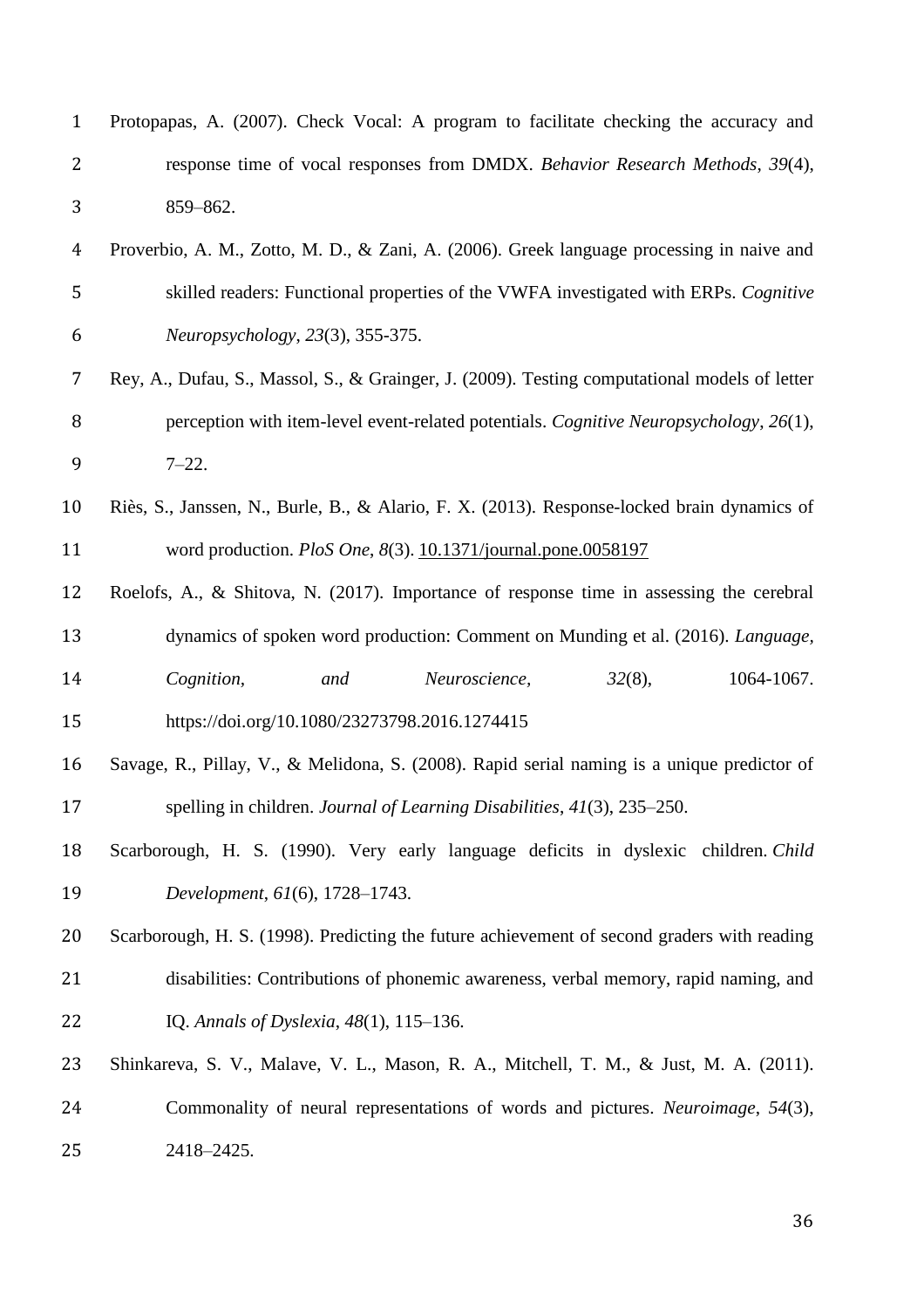| $\mathbf{1}$   | Snowling, M. J., Van Wagtendonk, B., & Stafford, C. (1988). Object-naming deficits in              |
|----------------|----------------------------------------------------------------------------------------------------|
| $\overline{2}$ | developmental dyslexia. Journal of Research in Reading, 11(2), 67-85.                              |
| 3              | Snyder, L. S., & Downey, D. M. (1995). Serial rapid naming skills in children with reading         |
| $\overline{4}$ | disabilities. Annals of Dyslexia, $45(1)$ , 29–49.                                                 |
| 5              | Swan, D., & Goswami, U. (1997). Phonological awareness deficits in developmental dyslexia          |
| 6              | and the phonological representations hypothesis. Journal of Experimental Child                     |
| 7              | Psychology, 66(1), 18–41.                                                                          |
| 8              | Trauzettel-Klosinski, S., Dürrwächter, U., Klosinski, G., & Braun, C. (2006). Cortical             |
| 9              | activation during word reading and picture naming in dyslexic and non-reading-                     |
| 10             | impaired children. Clinical Neurophysiology, 117(5), 1085–1097.                                    |
| 11             | van den Bos, K. P., Zijlstra, B. J., & Lutje Spelberg, H. C. (2002). Life-span data on continuous- |
| 12             | naming speeds of numbers, letters, colors, and pictured objects, and word-reading                  |
| 13             | speed. Scientific Studies of Reading, 6(1), 25–49.                                                 |
| 14             | Verhoeven, L., van Leeuwe, J., & Vermeer, A. (2011). Vocabulary growth and reading                 |
| 15             | development across the elementary school years. Scientific Studies of Reading, 15(1),              |
| 16             | $8 - 25.$                                                                                          |
| 17             | Vogel, A. C., Petersen, S. E., & Schlaggar, B. L. (2012). The left occipito-temporal cortex does   |
| 18             | not show preferential activity for words. Cerebral Cortex, 22, 2715–2732.                          |
| 19             | Vogel, A. C., Petersen, S. E., & Schlaggar, B. L. (2014). The VWFA: It's not just for words        |
| 20             | anymore. Frontiers<br>Human<br>Neuroscience, 8,<br>88.<br>in                                       |
| 21             | https://doi.org/10.3389/fnhum.2014.00088                                                           |
| 22             | Wakamiya, E., Okumura, T., Nakanishi, M., Takeshita, T., Mizuta, M., Kurimoto, N., & Tamai,        |
| 23             | H. (2011). Effects of sequential and discrete rapid naming on reading in Japanese                  |
| 24             | children with reading difficulty. Brain and Development, 33(6), 487-493.                           |